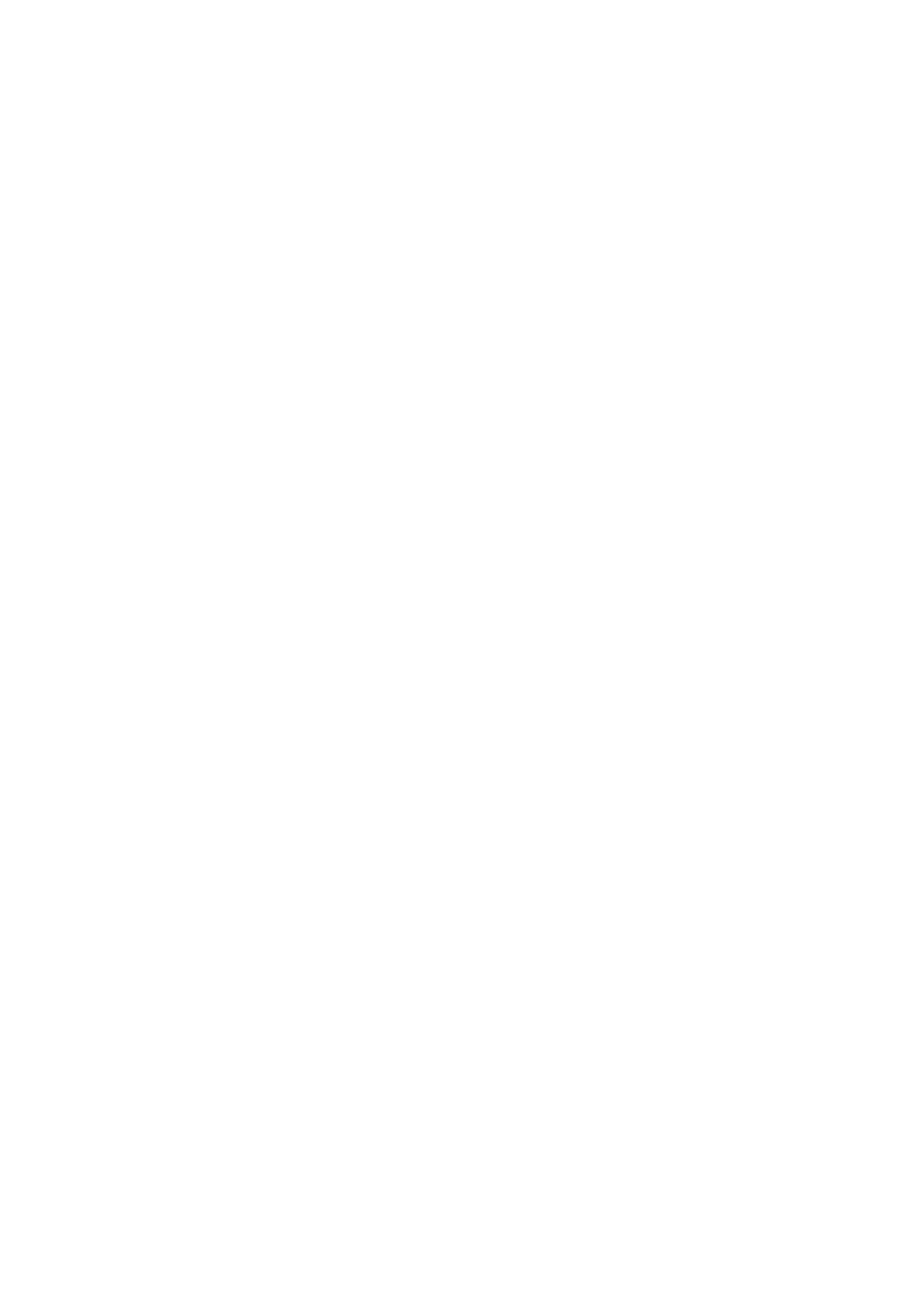### ABB i-bus<sup>®</sup> KNX Contents

### **Contents**

 $\mathbf 1$ 

 $11$ 

 $1.1.1$ 

 $1.1.2$  $1.2$ 

 $1.2.1$  $1.2.2$ 

 $\mathbf{2}$ 

 $2.1$ 

2.2

 $23$ 

 $24$  $2.4.1$ 

 $\overline{3}$ 

 $3.1$ 

 $32$ 

 $3.2.1$  $3.2.1.1$ 

 $3.2.1.2$ 

 $3.2.1.3$ 

 $3.2.2$ 

 $3.2.2.1$ 

 $3.2.2.2$ 

 $\mathbf{A}$ 

 $3.2.2.2.1$ 

 $3.2.1.3.1$ 

 $3.2.1.2.1$  $3.2.1.2.2$ 

Parameters and the contract of the contract of the contract of the contract of the contract of the contract of the contract of the contract of the contract of the contract of the contract of the contract of the contract of Annondiu  $\Omega$ 

Page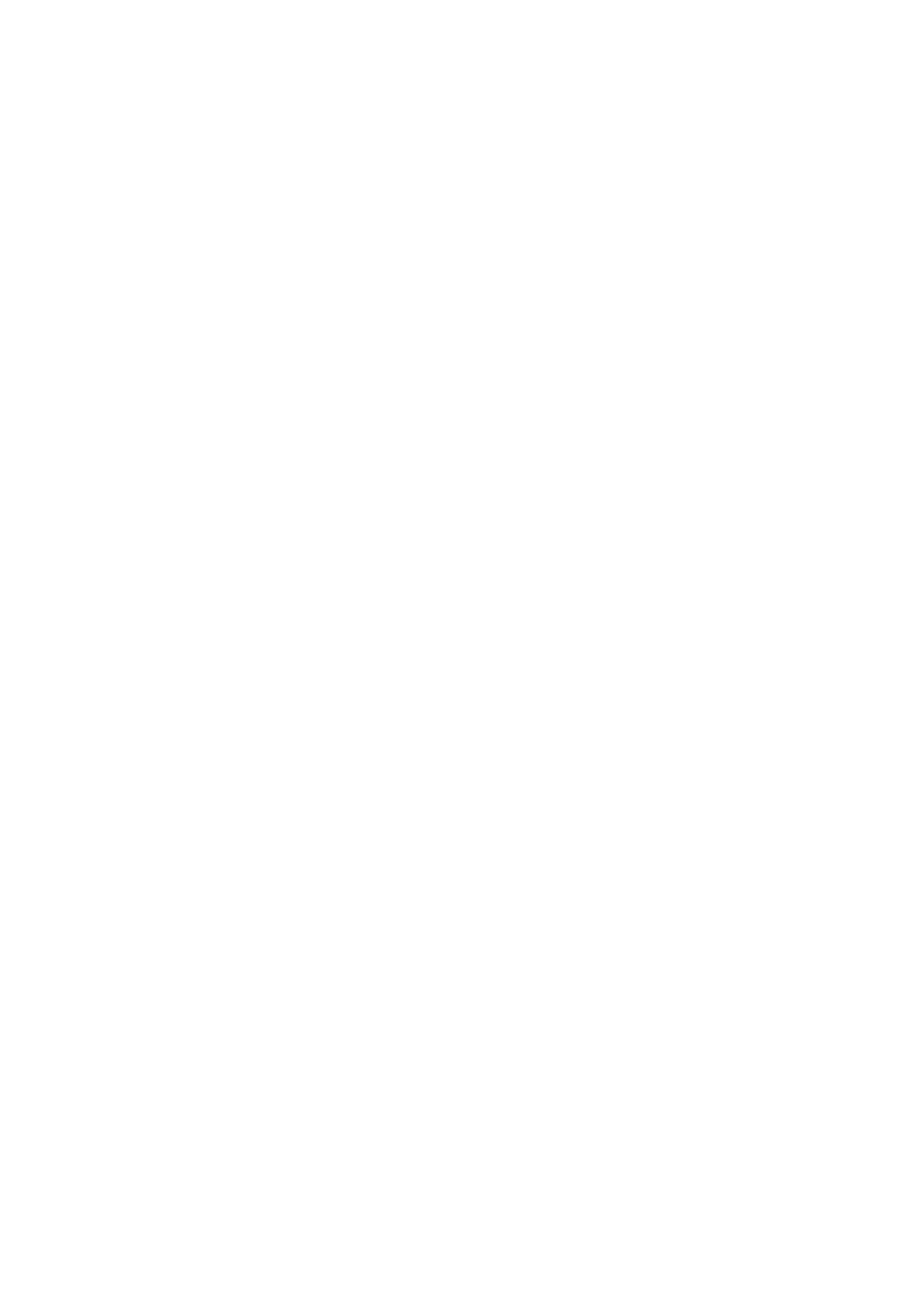### ABB i-bus $^{\circ}$  KNX General

### <span id="page-4-0"></span>**1 General**

The ABB i-bus<sup>®</sup> KNX Line Coupler LK/S 4.2 is a modular installation device with a module width of 2 space units. It is used as a line or area coupler or as a repeater. As a line coupler, the LK/S connects a line with a main line, as an area coupler it connects a main line with an area line. It provides electrical isolation in this way.

### <span id="page-4-1"></span>**1.1 Using the product manual**

This manual provides you with detailed technical information relating to the function, installation and programming of the ABB i-bus<sup>®</sup> KNX Line Coupler. The application of the LK/S is explained using examples.

The manual is divided into the following sections:

- Chapter 1 General
- Chapter 2 Device technology
- Chapter 3 Commissioning
- Chapter A Appendix

#### <span id="page-4-2"></span>**1.1.1 Structure of the product manual**

Application programs with different ranges of functions can be loaded in the LK/S.

For this reason, all the parameters and functions for ETS 4 and also for ETS 3 are explained in chapter 3.

#### **Note**

Different application programs are available with the LK/S 4.2 for ETS 3 and ETS 4. Some of the functions for the ETS 4 are not available in the applications for the ETS 3, se[e Overview,](#page-18-1) page [17.](#page-18-1) In ETS 3, there is a separate application for coupling and for repeating (*Couple/1.x* or *Repeat/1.x),* in ETS 4, there is a common application (*Couple Repeat/2.x).* 

All applications are upwards compatible, i.e.:

- The old applications of LK/S 4.1 can be loaded in the LK/S 4.2 (ETS 3). This is particularly useful if in an existing project an LK/S 4.1 has to be replaced by an LK/S 4.2.
- The applications *Couple/1.x* or *Repeat/1.x* can be loaded in the LK/S 4.2 via the ETS 3 or the ETS 4.
- The new application *Couple Repeat/2.x* with extended functional range is only available for the ETS 4.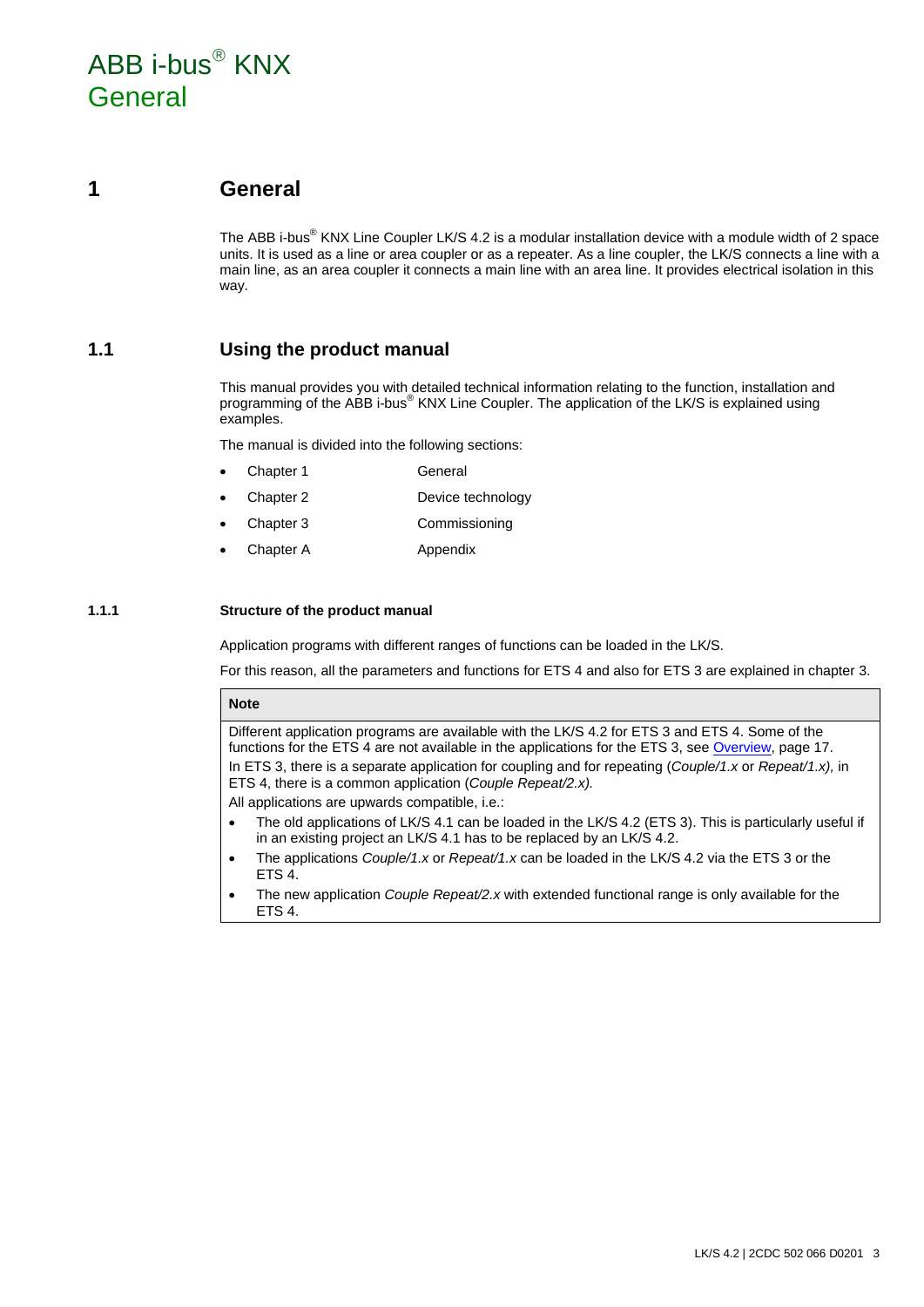# ABB i-bus<sup>®</sup> KNX General

#### <span id="page-5-0"></span>**1.1.2 Notes**

Notes and safety instructions are represented as follows in this manual:

#### **Note**

Tips for usage and operation

#### **Examples**

Application examples, installation examples, programming examples

#### **Important**

These safety instructions are used as soon as there is danger of a malfunction without risk of damage or injury.

### **Caution**

These safety instructions are used as soon as there is danger of a malfunction without risk of damage or injury.

#### **Danger** Ą

These safety instructions are used if there is a danger for life and limb with inappropriate use.



These safety instructions are used if there is a danger to life with inappropriate use.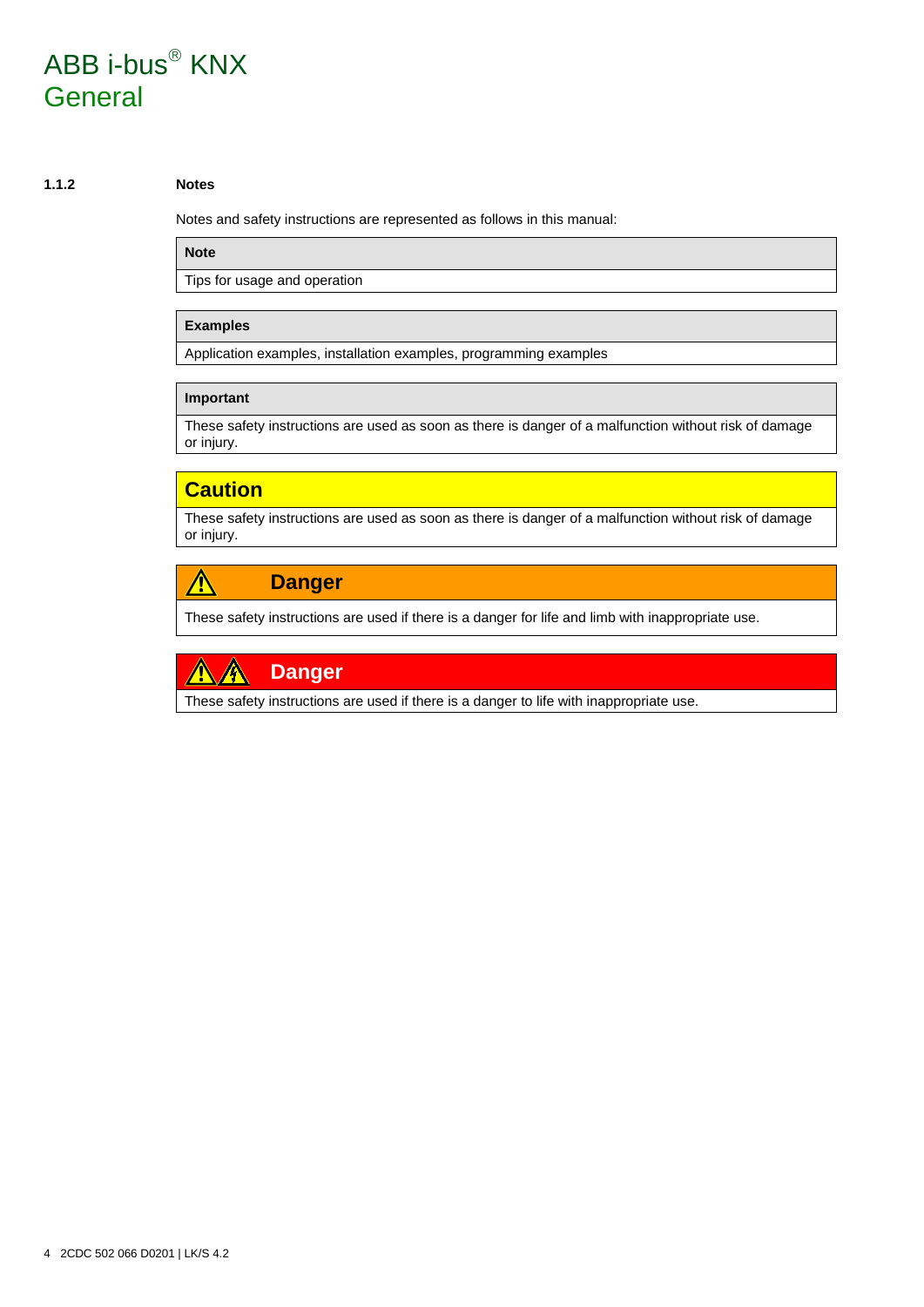# ABB i-bus $^{\circ}$  KNX General

### <span id="page-6-0"></span>**1.2 Product and functional overview**

The Line Coupler LK/S 4.2 can be used as a line/area coupler or as a repeater.

#### <span id="page-6-1"></span>**1.2.1 Line/area coupler**

As a line/area coupler, the LK/S connects the data flow of two lines but isolates them electrically.

The coupler can route physically addressed, group addressed as well as broadcast telegrams.

In order to route a physically addressed telegram, the LK/S compares the target address with its own physical address. The physical address of the LK/S determines the line affiliation. The telegrams are routed or not routed depending on the evaluation and parameterization. If the LK/S has not yet received its intended project-assigned physical address, this can cause device faults during commissioning.

The LK/S responds in accordance with its parameterization to telegrams with group addresses.

In order to reduce the telegram traffic, the LK/S only routes telegrams in normal operation (standard settings), whose group addresses have been entered in its filter table. However, it can be useful, particularly during commissioning and for diagnostic purposes, to set the option *route* for both parameters *Group telegrams main group 0…13* and *Group telegrams main group 14…31*, i.e. the filter table is switched off. If the system is fully in operation, both parameters should be reset again to the standard values. The LK/S is then subsequently reprogrammed with the application. Here the correct filter table will be transferred to the LK/S.

#### **Note**

The application *Couple Repeat/2.x* for the ETS 4 filters the main groups 14…31.

With the application *Couple/1.x*, no filter table is calculated by the ETS 3 for the main groups 14...31. For this reason, the main groups 14...31 should not be used. If this is necessary, the parameter *Main group 14…31* must be set with the option *route*.

If the LK/S routes a telegram and does not receive an acknowledgement or there is a transmission error, the LK/S repeats the telegram up to three times. With the parameters *In case of errors repeat group telegrams,* the response for both lines is set separately. This parameter should be left as it is in the standard setting.

Normally the LK/S only acknowledges telegrams that it routes. The parameter *Telegram confirmation…* facilitates seperate acknowledgement settings for both lines. This parameter should be left as it is in the standard setting.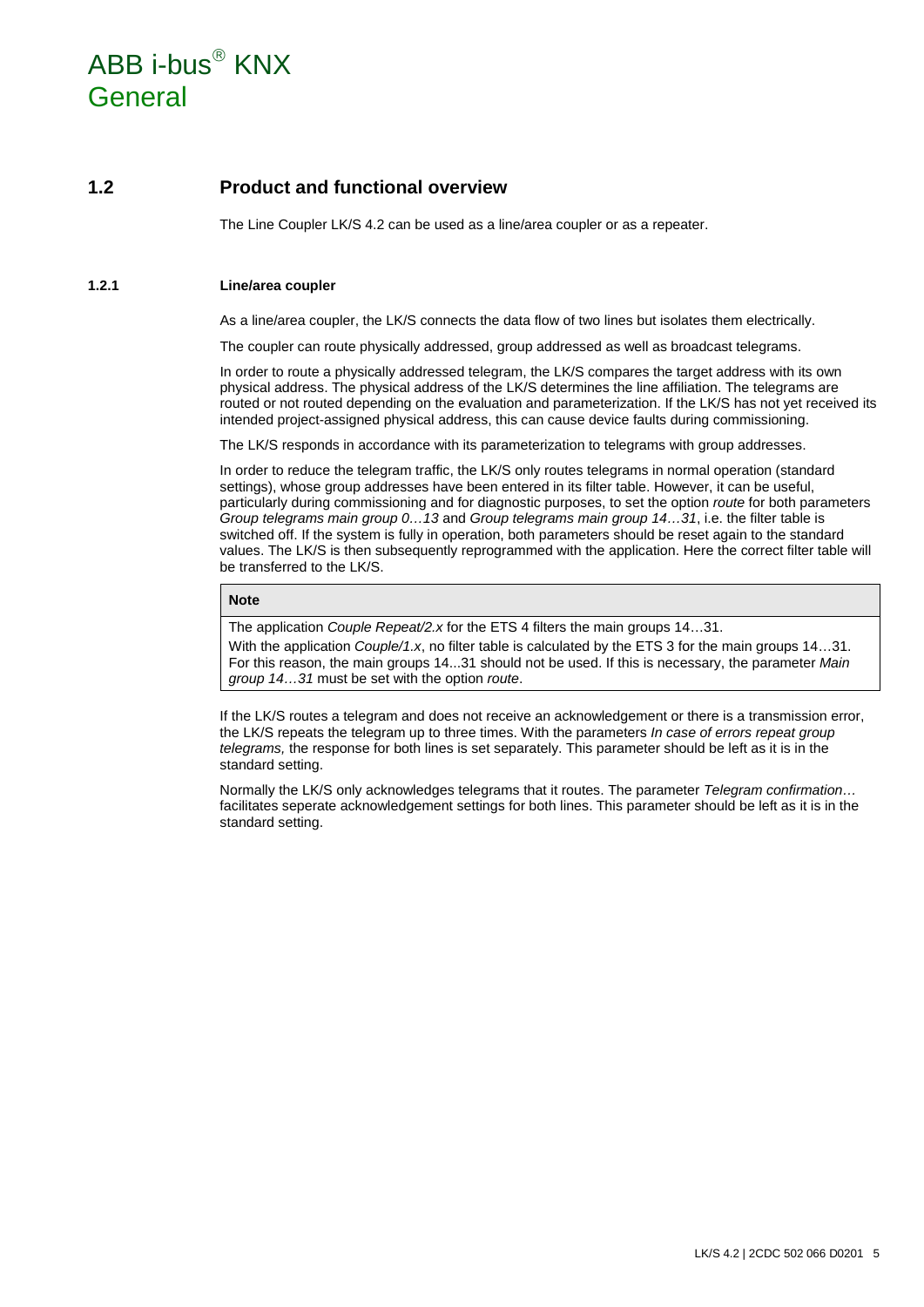# ABB i-bus<sup>®</sup> KNX General

#### **Topology**

As a line coupler, the LK/S connects a line with a main line. As an area coupler, the LK/S connects a main line with an area line. Each line requires its own power supply.



Backbone = Area line with up to 15 area couplers, physical address x.0.0

Main Line = Main line with up to 15 line couplers, physical addres x.y.0

Line = Line with up to 64 devices including the line coupler. Up to 256 devices are possible when up to three line repeaters are used.

The function of the device is assigned by the assignment of the physical address.

#### **Note**

If a second output of the Power Supply SV/S is used for connection, a DV/S choke must be connected. **For further information refer to the Power supply product manual**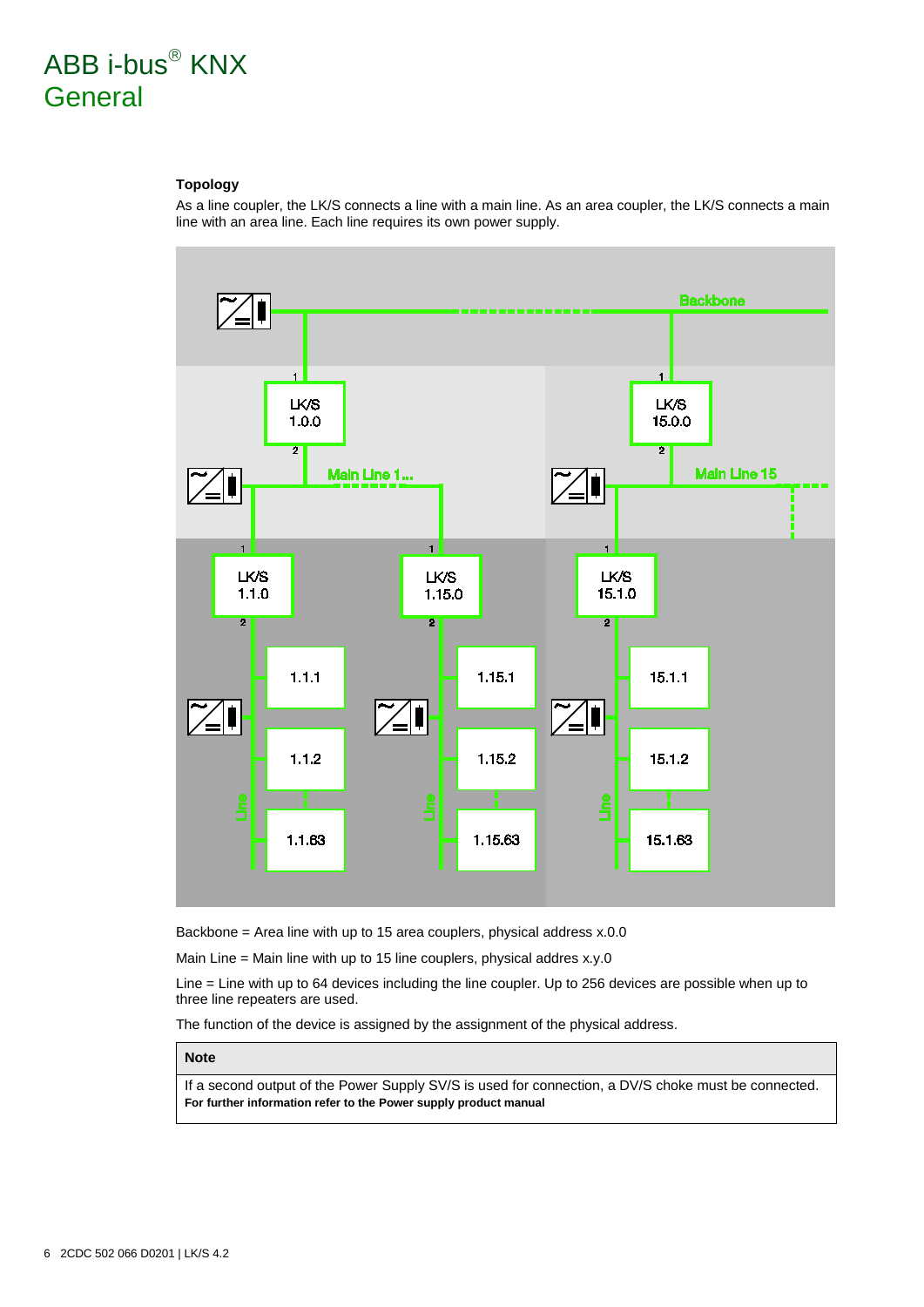### $ABB$  i-bus $^{\circledR}$  KNX General

#### <span id="page-8-0"></span>**1.2.2 Repeater**

As a repeater, the LK/S connects the data flow of two line segments but isolates them electrically.

Behind a line coupler (in one line), up to three repeaters can be connected in parallel in a line. This is how up to four line segments form an entire line. A line can thus be expanded from 64 possible devices (1 line) up to 256 devices (4 line segments). Every line segment must be provided with power by its own KNX power supply.

The repeaters do not have filter tables. For this reason, a telegram is sent in all line segments independently of whether or not it is processed in the respective line segment. Whether this telegram is initiated within the line or whether it has been sent from the main line via the repeater is also irrelevant.

If there is a transmission error of a physically addressed telegram, this telegram is not repeated.

If the repeater routes a telegram and does not receive an acknowledgement or there is a transmission error, the repeater repeats the telegram up to three times. With the parameters *In case of errors repeat group telegrams,* the response for both line segments is set separately.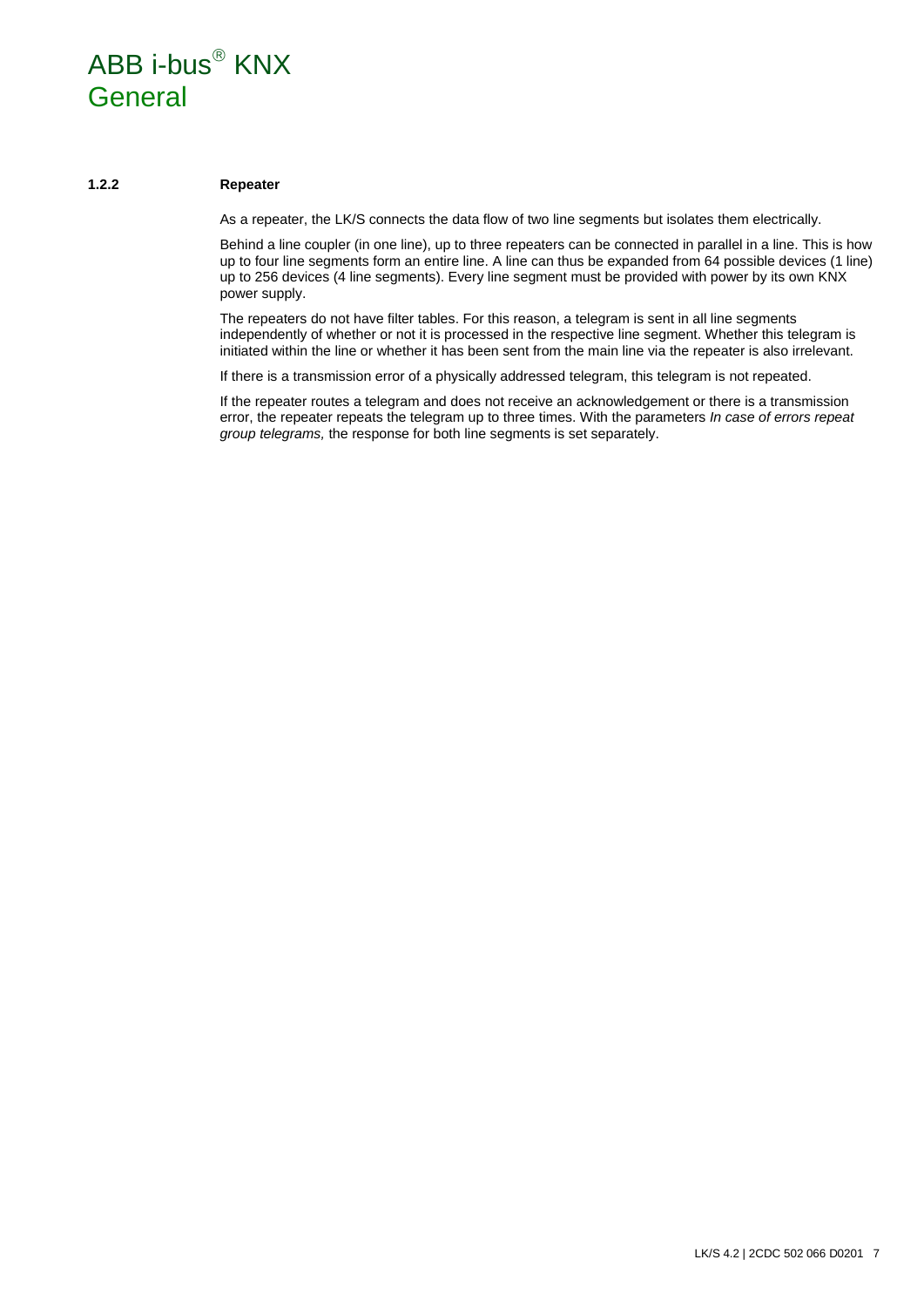### ABB i-bus<sup>®</sup> KNX **General**

#### **Topology**

Up to three repeaters are connected in parallel in a line. Each line segment requires its own power supply.



Main Line = Main line with up to 15 line couplers

Line = Line with up to three repeaters

Line Segment = Line segment, per segment up to 64 devices are possible (in total up to 256 devices are possible) including the repeater.

#### **Note**

The topology is not defined with the repeater. Under the coupler 1.1.0, the addresses 1.1.0 to 1.1.255 can be assigned as required to the segments.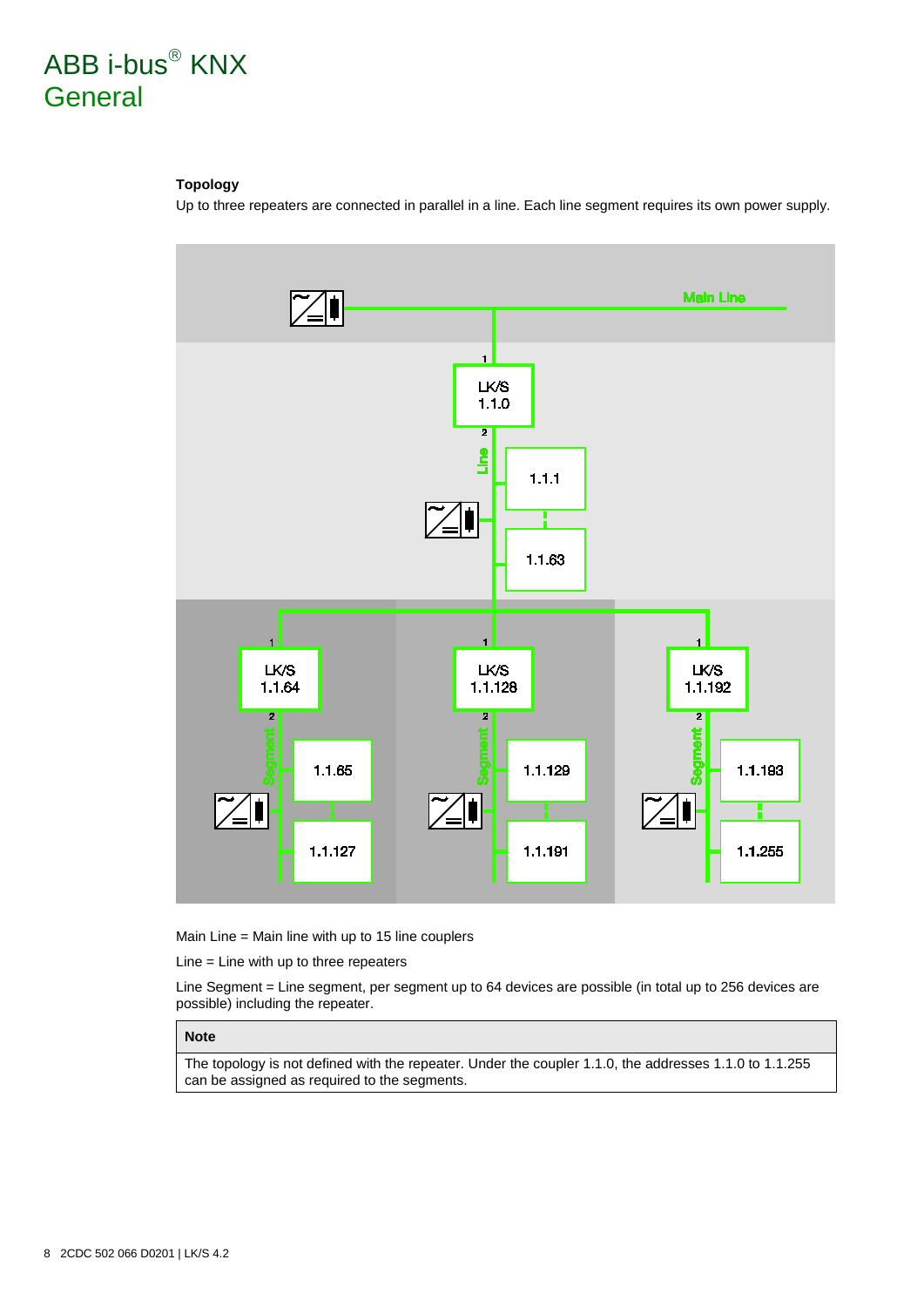# ABB i-bus<sup>®</sup> KNX Device technology

### <span id="page-10-0"></span>**2 Device technology**



The ABB i-bus® KNX Line Coupler LK/S 4.2 is a modular installation device with a module width of 2 space units. It is used as a line or area coupler or as a repeater. As a line coupler, the LK/S connects a line with a main line, as an area coupler it connects a main line with an area line. It provides electrical isolation in this way.

If required, the LK/S filters telegrams and only routes the telegrams intended for other lines. It is possible to route or block all telegrams for diagnostic purposes.

### <span id="page-10-1"></span>**2.1 Technical data**

| <b>Supply</b>                  | Rated voltage                                               | 2131 V DC, via the bus                           |
|--------------------------------|-------------------------------------------------------------|--------------------------------------------------|
|                                | Power consumption                                           | Maximum 0.25 W                                   |
|                                | Current consumption                                         | Maximum 12 mA                                    |
| <b>Connections</b>             | KNX, subline $(2 = Line)$                                   | Via left bus connection terminal                 |
|                                | KNX, subline $(1 = \text{Main line})$                       | Via right bus connection terminal                |
| Operating and display elements | Button/LED $\Box$ (red)                                     | For assignment of the physical address           |
|                                | $LED$ ON (green)                                            | For indicating operation                         |
|                                | LED $\bigcirc$ Main Line (yellow)                           | For indicating telegram traffic on the main line |
|                                | LED $\bigcirc$ Line (yellow)                                | For indicating telegram traffic on the sub line  |
| <b>Enclosure</b>               | IP 20                                                       | To EN 60 529                                     |
| <b>Safety class</b>            | III, in the installed state                                 | To EN 61 140                                     |
| <b>Insulation category</b>     | Overvoltage category<br>Pollution degree                    | III to EN 60 664-1<br>II to EN 60 664-1          |
| KNX safety extra low voltage   | SELV 31 V DC                                                |                                                  |
| <b>EMC requirements</b>        | Compliant to EN 61000-6-2, EN 61000-6-3 and<br>EN 50090-2-2 |                                                  |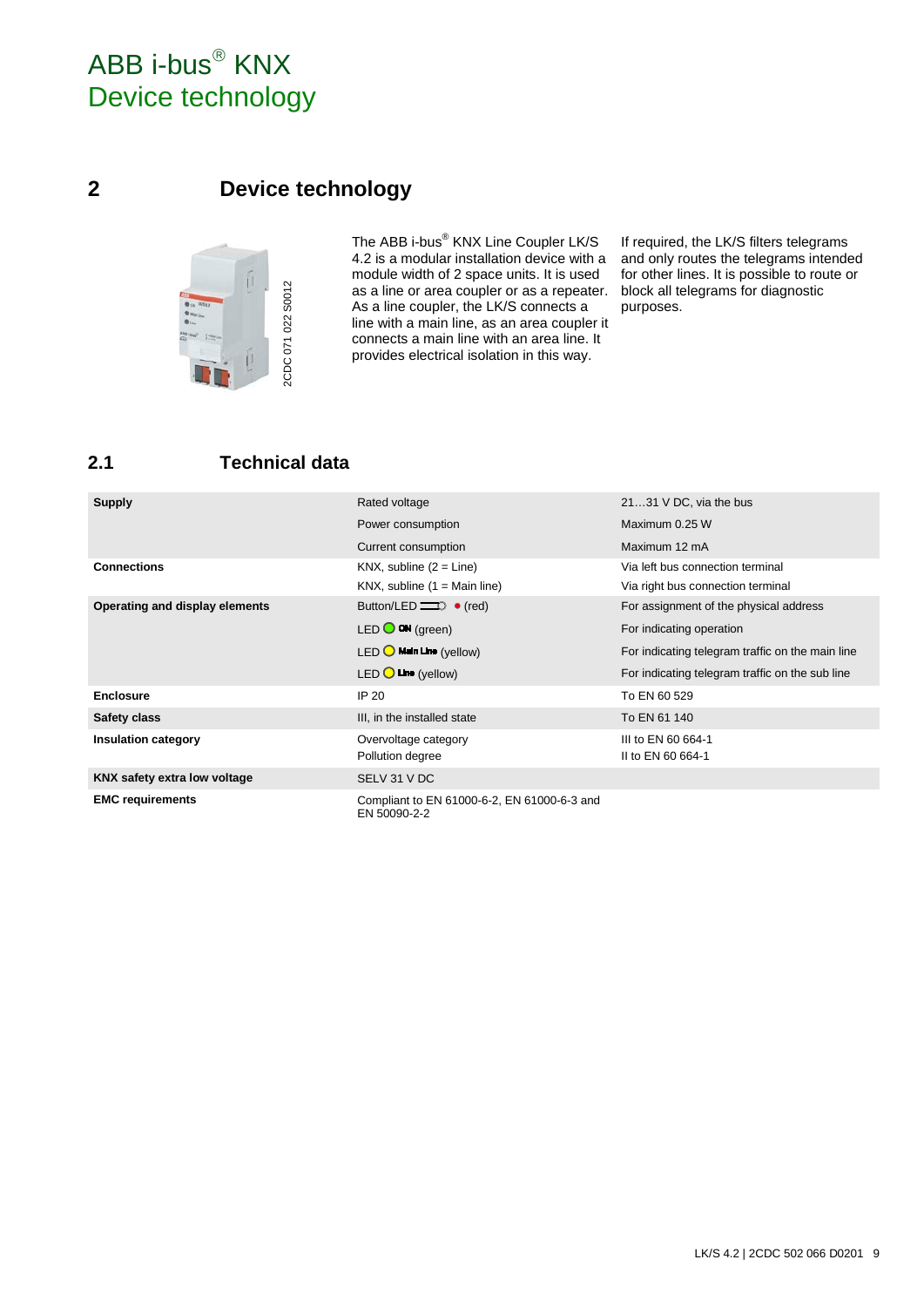# $ABB$  i-bus $^{\circledR}$  KNX Device technology

| Temperature range         | Operation                                                               | $-5 °C+45 °C$                                 |
|---------------------------|-------------------------------------------------------------------------|-----------------------------------------------|
|                           | Storage                                                                 | $-25 °C+55 °C$                                |
|                           | Transport                                                               | $-25 °C+70 °C$                                |
| <b>Ambient conditions</b> | Maximum air humidity                                                    | To EN 50 491<br>95 %, no condensation allowed |
| Design                    | Modular installation device (MDRC)                                      | Modular installation device, Pro M            |
|                           | <b>Dimensions</b>                                                       | $90 \times 36 \times 64.5$ mm (H x W x D)     |
|                           | Mounting width                                                          | 2 modules at 18 mm                            |
|                           | Mounting depth                                                          | 64.5 mm                                       |
| <b>Installation</b>       | On 35 mm mounting rail                                                  | To EN 60 715                                  |
| <b>Mounting position</b>  | As required                                                             |                                               |
| Weight without packaging  | $0.075$ kg                                                              |                                               |
| Housing/colour            | Plastic housing, grey                                                   |                                               |
| Approval                  | EN 60 669-1, EN 50 428                                                  |                                               |
| <b>KNX</b> certification  | EN 50 090-2-2, EN 50 491                                                |                                               |
| <b>CE mark</b>            | In accordance with the EMC guideline and low<br>voltage guideline, RoHS |                                               |
|                           |                                                                         |                                               |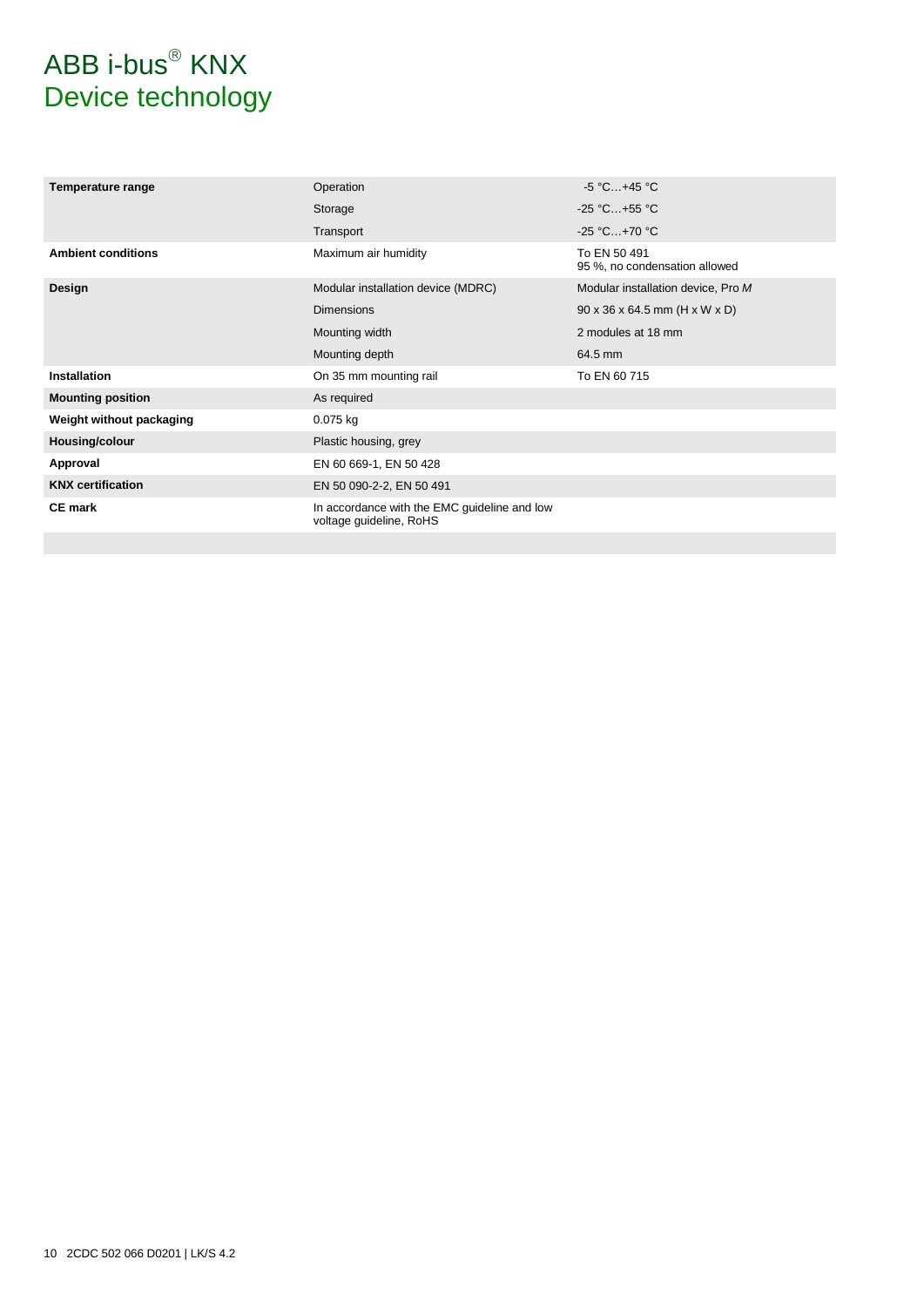### $ABB$  i-bus $^{\circledR}$  KNX Device technology

| Device type     | <b>Application program</b> | Maximum number of<br>communication objects | Maximum number of<br>group addresses | Maximum number of<br>associations |
|-----------------|----------------------------|--------------------------------------------|--------------------------------------|-----------------------------------|
| <b>LK/S 4.2</b> | Couple Repeat/*            |                                            |                                      |                                   |
|                 | Couple/*                   |                                            |                                      |                                   |
|                 | Repeat/*                   |                                            |                                      |                                   |

\* … = current version number of the application program.

#### **Note**

The ETS and the current version of the device application program are required for programming. The current application program can be found with the respective software information for download on the Internet at *[www.abb.com/knx](http://www.abb.com/knx)*. After import it is available in the ETS under *ABB/System devices/Couplers*.

The device does not support the locking function of a KNX device in the ETS. If you inhibit access to all devices of the project with a *BCU code*, it has no effect on this device. Data can still be read and programmed.

#### **Note**

Different application programs are available with the LK/S 4.2 for ETS 3 and ETS 4. Some of the functions for the ETS 4 are not available in the applications for the ETS 3, se[e Overview,](#page-18-1) page [17.](#page-18-1)

In ETS 3, there is a separate application for coupling and for repeating (*Couple/1.x* or *Repeat/1.x),* in ETS 4, there is a common application (*Couple Repeat/2.x).*

All applications are upwards compatible, i.e.:

- The old applications of LK/S 4.1 can be loaded in the LK/S 4.2 (ETS 3). This is particularly useful if in an existing project an LK/S 4.1 has to be replaced by an LK/S 4.2.
- The applications *Couple/1.x* or *Repeat/1.x* can be loaded in the LK/S 4.2 via the ETS 3 or the ETS 4.
- The new application *Couple Repeat/2.x* with extended functional range is only available for the ETS 4.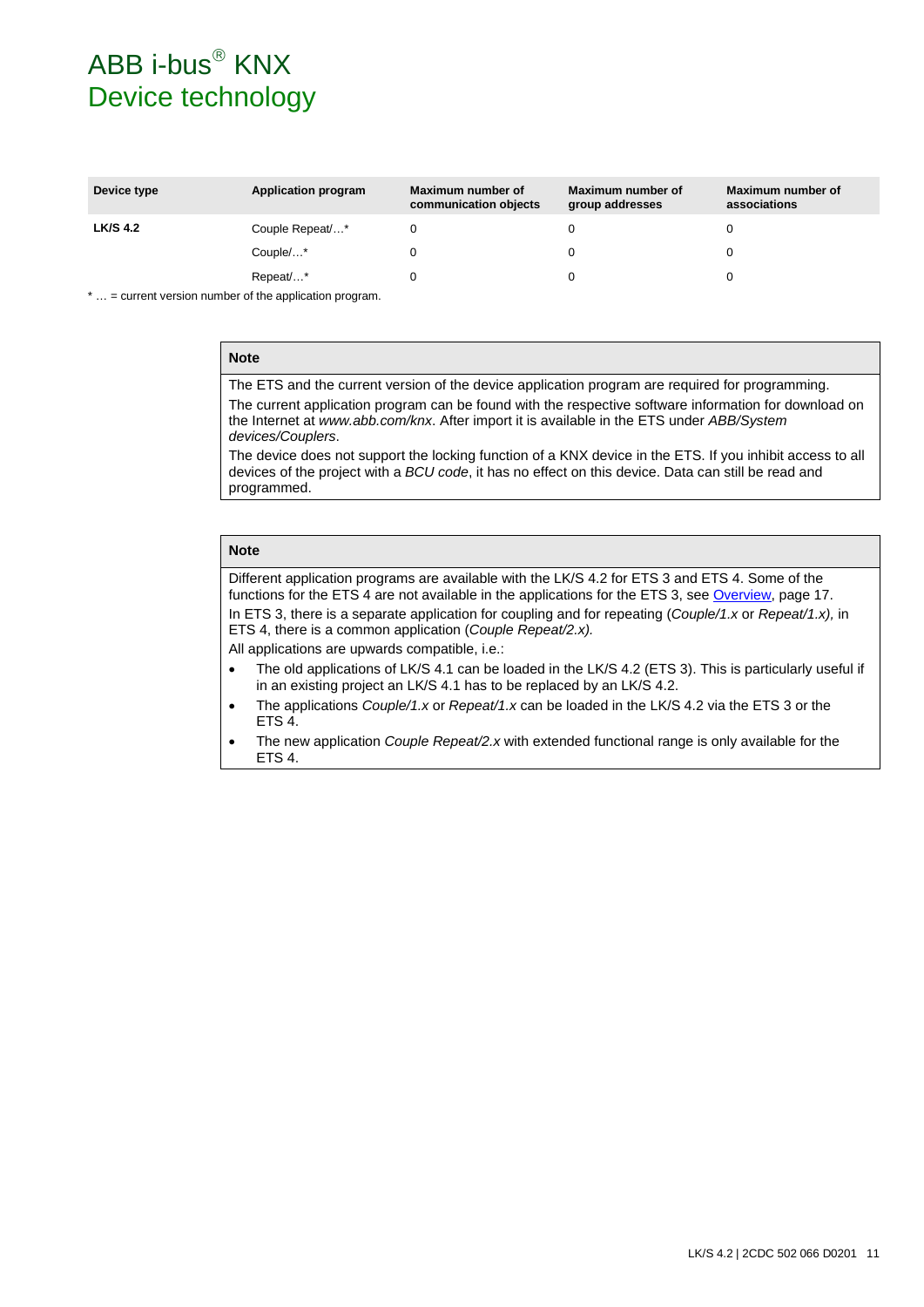# ABB i-bus<sup>®</sup> KNX Device technology

### <span id="page-13-0"></span>**2.2 Circuit diagram**



#### **LK/S**

- **1** Label carrier
- **2** Button *Programming*
- **3** LED *Programming* (red)
- **4** Bus connection terminal ABB i-bus® KNX of the primary/main line
- **5** Bus connection terminal ABB i-bus<sup>®</sup> KNX of the secondary line
- 6  $LED$   $Q$   $Line$  (yellow)
- **7** LED  $\bigcirc$  Main Line (yellow)
- 8 LED  $\bigcirc$  on (green)

#### **Note**

The main and secondary lines must each be supplied with power from separate power sources (electrically isolated).

2CDC 072 003 F0012

2CDC 072 003 F0012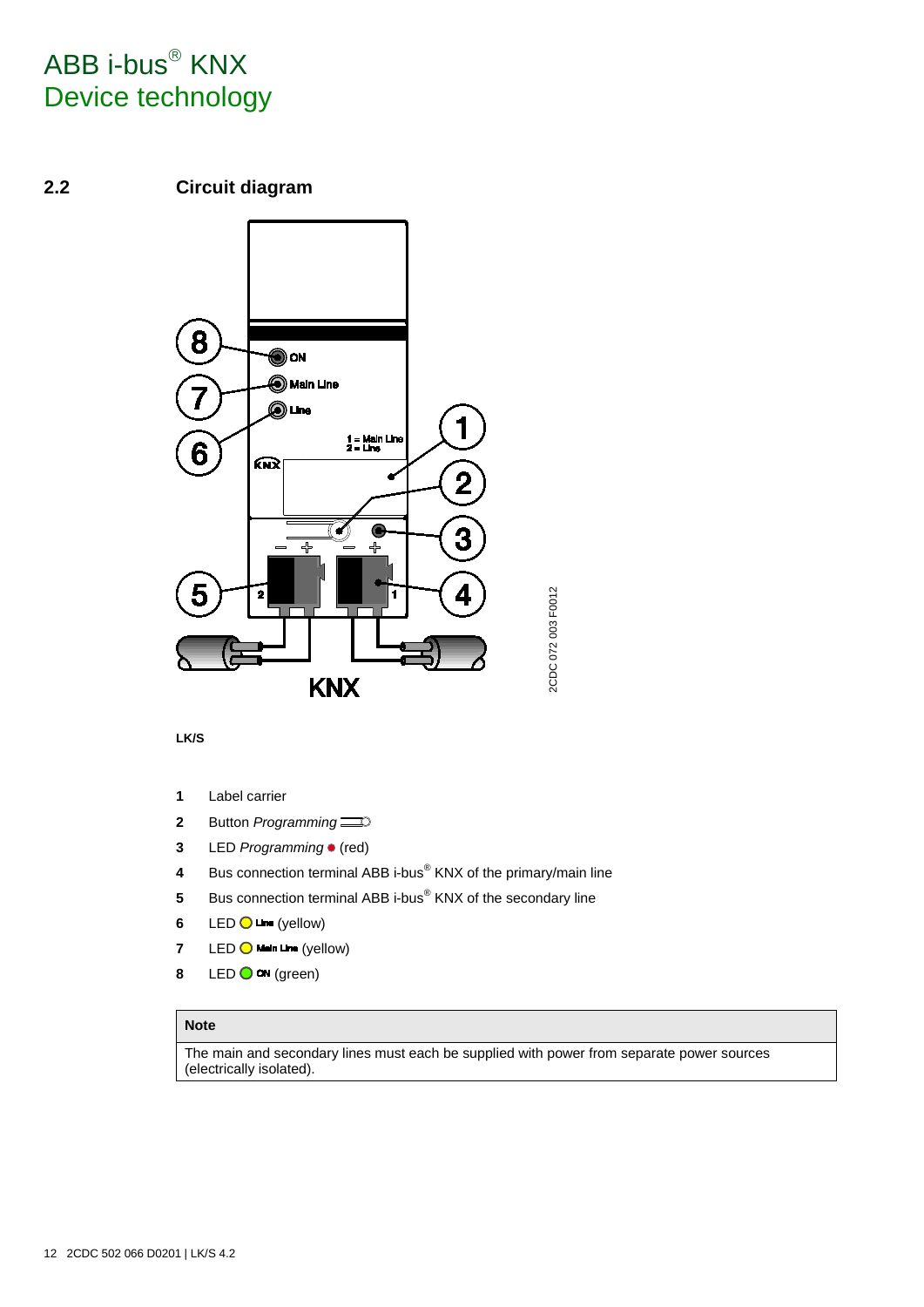# $ABB$  i-bus $^{\circledR}$  KNX Device technology

### <span id="page-14-0"></span>**2.3 Dimension drawing**



**LK/S**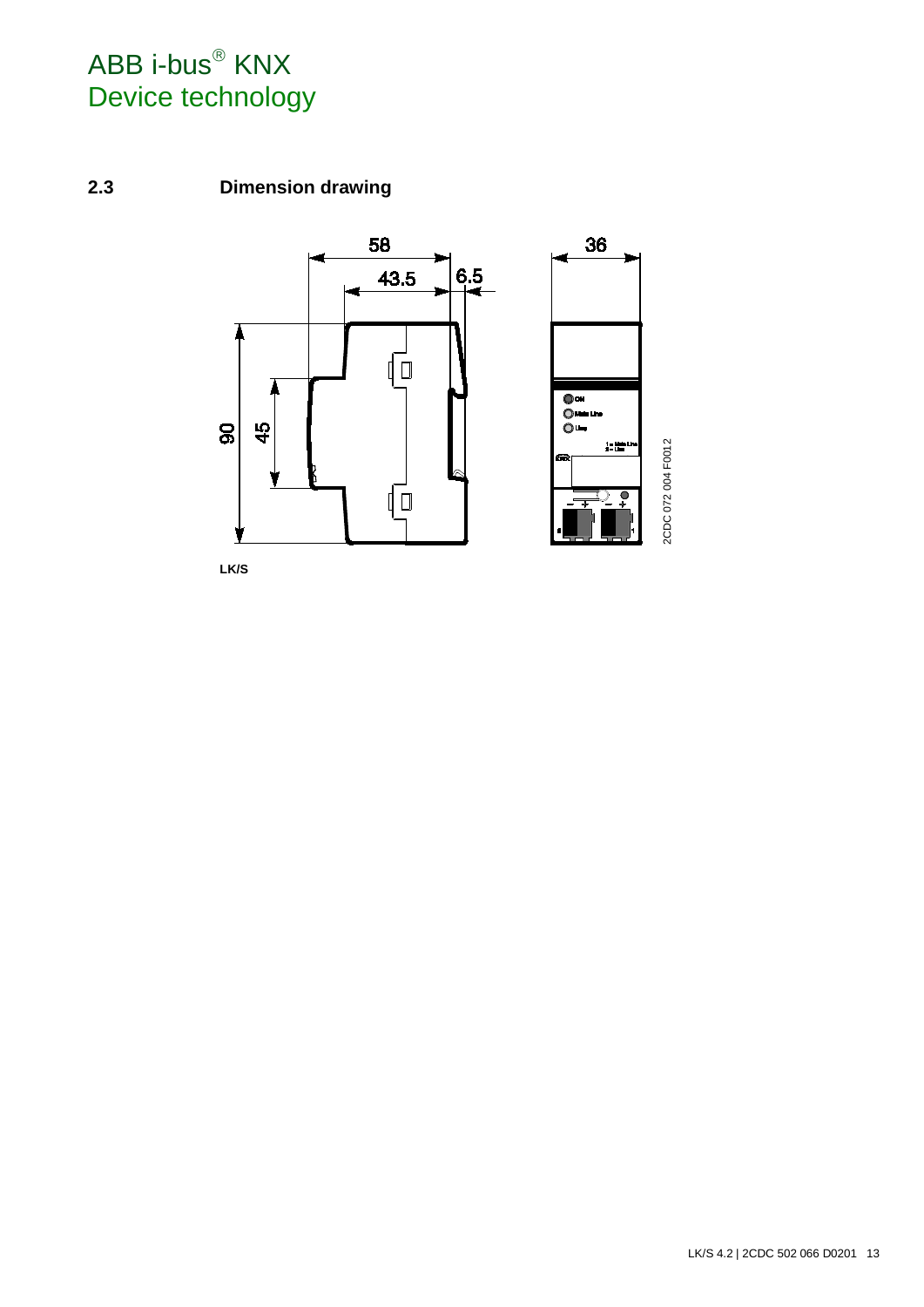### $ABB$  i-bus $^{\circledR}$  KNX Device technology

#### <span id="page-15-0"></span>**2.4 Assembly and installation**

The LK/S is a modular installation device for quick installation in the distribution board on 35 mm mounting rails to EN 60 715.

The LK/S mounting position can be selected as required.

The connection to the bus is established using the supplied bus connection terminals.

Accessibility to the LK/S for the purpose of operation, testing, visual inspection, maintenance and repair must be provided compliant to VDE 0100-520.

#### **Commissioning requirements**

In order to commission the LK/S, a PC with ETS and a KNX interface, e.g. USB or IP, are required. The LK/S is ready for operation, after bus voltage is connected to the main line.

For programming the Line Coupler, it is necessary to at least connect the primary line. If the secondary subline is also connected, the LK/S can also be programmed from the secondary subline.

The installation and commissioning may only be carried out by electrical specialists. The appropriate norms, guidelines, regulations and specifications for your country should be observed when planning and setting up electrical installations and security systems for intrusion and fire detection.

Protect the device from damp, dirt and damage during transport, storage and operation.

Only operate the device within the specified technical data limits!

The device should only be operated in an enclosed housing (distribution board)!

#### **Supplied state**

The LK/S is supplied with the physical address 15.15.0.

#### **Assignment of the physical address**

The assignment and programming of the physical address is carried out in the ETS.

Button  $\equiv$  on the LK/S is pressed to assign the physical address. The red LED  $\bullet$  lights up. It switches off, as soon as the ETS has assigned the physical address or button  $\equiv 0$  has been pressed again. The selection of the physical address is dependent on the required device function (coupler or repeater).

**For further information see[: Product and functional overview,](#page-6-0) page [5.](#page-6-0)**

#### **Cleaning**

If devices become dirty, they can be cleaned using a dry cloth or a cloth dampened with a soapy solution. Corrosive agents or solutions should never be used.

#### **Maintenance**

The LK/S is maintenance-free. No repairs should be carried out by unauthorised personnel if damage occurs, e.g. during transport and/or storage.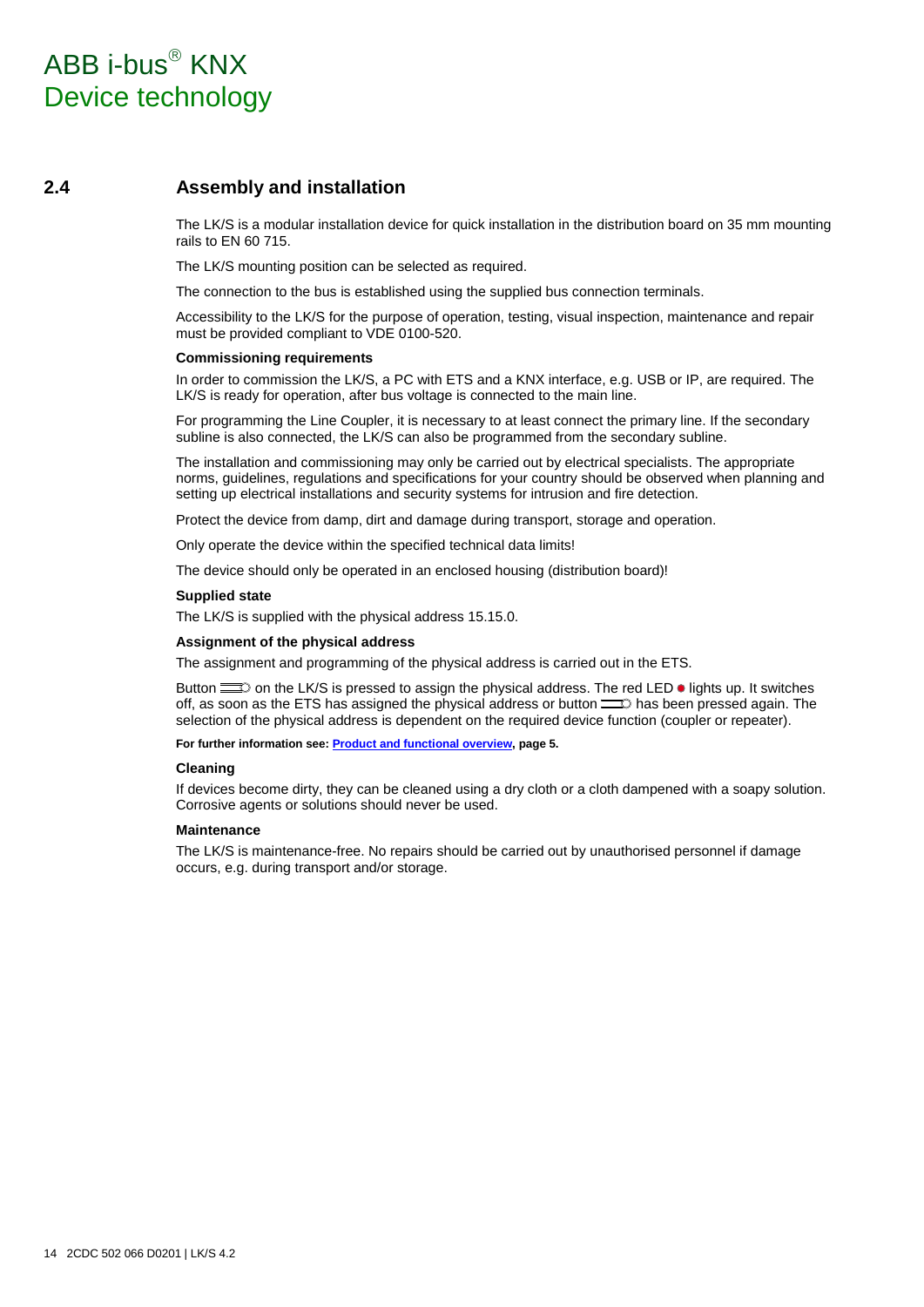# ABB i-bus<sup>®</sup> KNX Device technology

#### <span id="page-16-0"></span>**2.4.1 Display elements**

Indicator LEDs are located on the front of the LK/S.

The response of the display elements is described in the following table:

| LED              | <b>KNX</b> operation                                                                                                                                                                |
|------------------|-------------------------------------------------------------------------------------------------------------------------------------------------------------------------------------|
| <b>ON</b>        | OFF: The LK/S is not operational. No power supply is applied or it has malfunctioned.<br>ON: The LK/S is operational and is supplied by the main line. The power supply is applied. |
| <b>Main Line</b> | OFF: No main line connected or voltage failure on the main line.<br>ON: The main line is connected.<br>Flashes: Telegram traffic on the main line.                                  |
| Line             | OFF: No line connected or voltage failure on the line.<br>ON: A line is connected.<br>Flashes: Telegram traffic on the line.                                                        |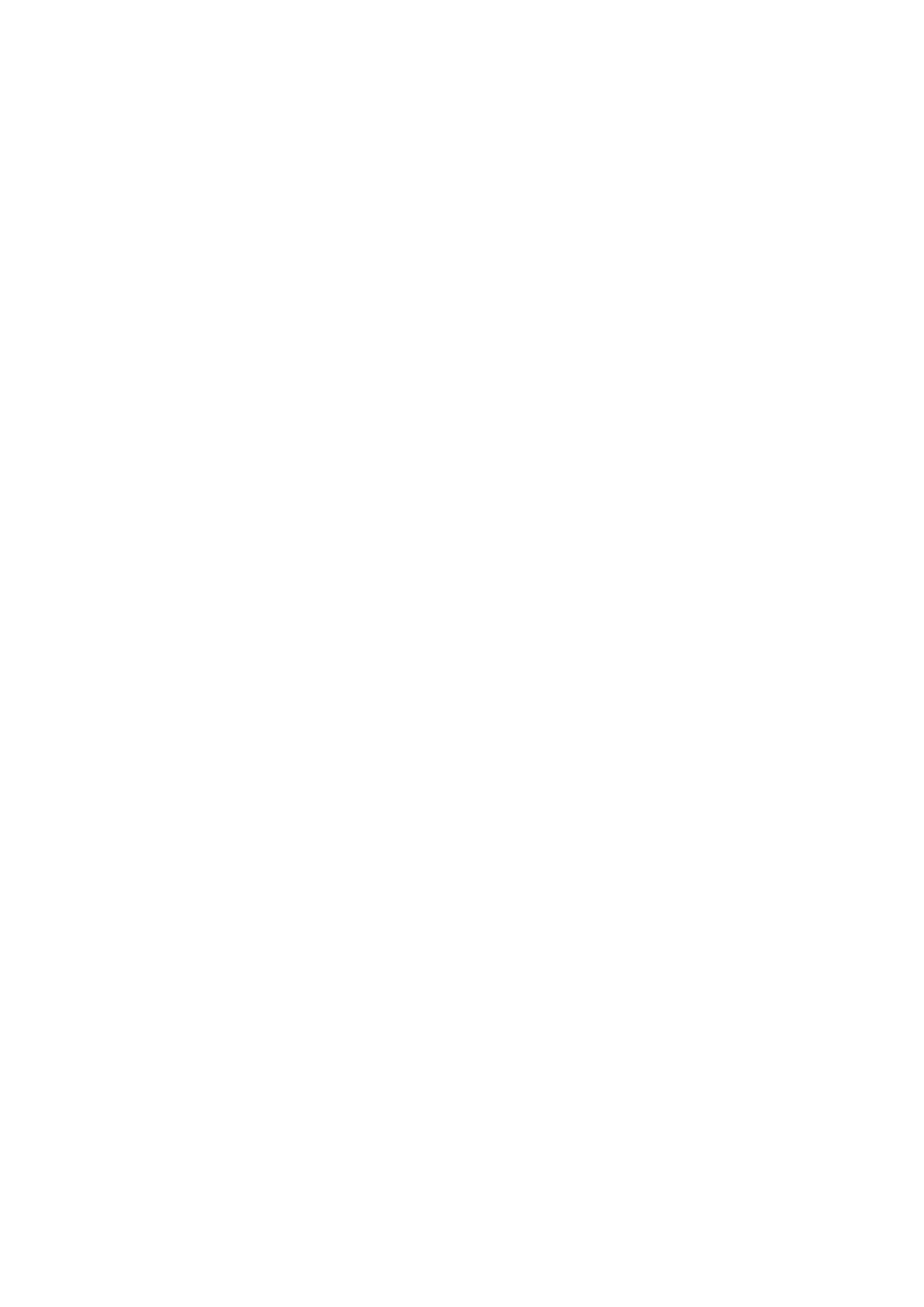### <span id="page-18-0"></span>**3 Commissioning**

The parameterization of the LK/S is undertaken using application program *Couple Repeat/2, Couple/1 or Repeat/1* and the Engineering Tool Software ETS.

The application program can be found at *ABB/System devices/Couplers.*

For parameterization purposes, a PC or Laptop with ETS and a connection to the KNX, e.g. via RS232, USB or IP interface, is required.

### <span id="page-18-1"></span>**3.1 Overview**

The following table provides an overview of the functions possible with the LK/S 4.2 and the application programs *Couple Repeat 2.x* (ETS 4) as well as *Couple/1.x* or *Repeat/1.x* (ETS 3).

| Line/Area Coupler properties           | ETS <sub>3</sub> | ETS <sub>4</sub> |
|----------------------------------------|------------------|------------------|
|                                        |                  |                  |
| Function Line/Area Coupler             |                  |                  |
| Filter group telegrams main group 013  |                  |                  |
| Filter group telegrams main group 1431 |                  |                  |
| Block physically addressed telegrams   |                  |                  |
| Block broadcast telegrams              |                  |                  |
| In case of errors repeat telegrams     |                  |                  |
| Telegram confirmation                  |                  |                  |

 $\blacksquare$  = property applies

| Repeater properties                | <b>ETS3</b> | ETS <sub>4</sub> |
|------------------------------------|-------------|------------------|
|                                    |             |                  |
| <b>Function Repeater</b>           |             |                  |
| In case of errors repeat telegrams |             |                  |

 $\blacksquare$  = property applies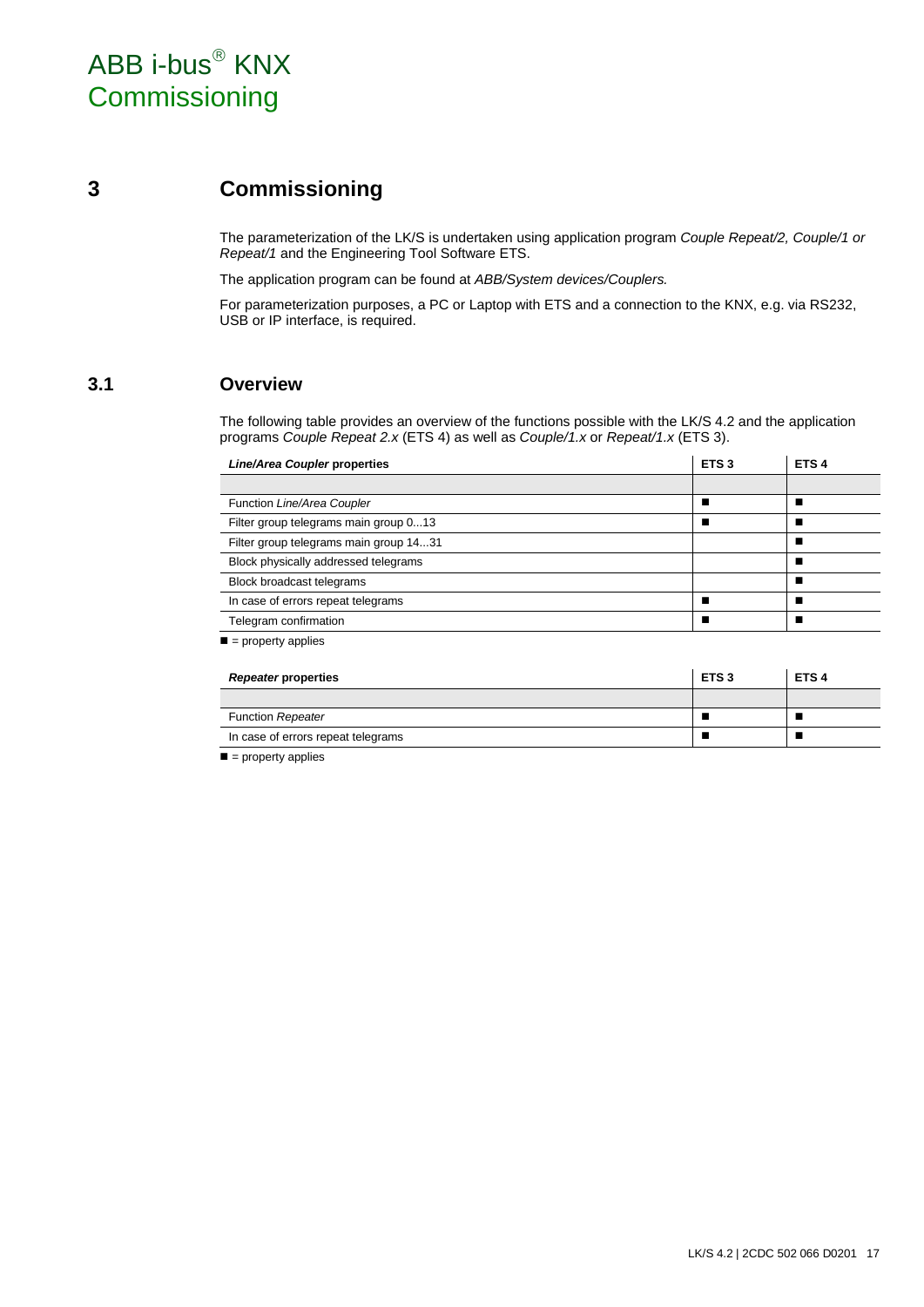#### <span id="page-19-0"></span>**3.2 Parameters**

The parameterization of the LK/S is implemented using the Engineering Tool Software ETS.

The application program can be found in the ETS at *ABB/System devices/Couplers.*

The following chapter describes the parameters of the LK/S using the parameter windows. The parameter windows feature a dynamic structure, so that further parameters may be enabled depending on the parameterization and the function.

The default values of the parameters are underlined,

e.g.:

Options: yes no

#### <span id="page-19-1"></span>**3.2.1 Application for ETS 4**

The application *Couple Repeat/2.x* with extended functional range is only available for the LK/S 4.2 and ETS 4.1.2 or higher.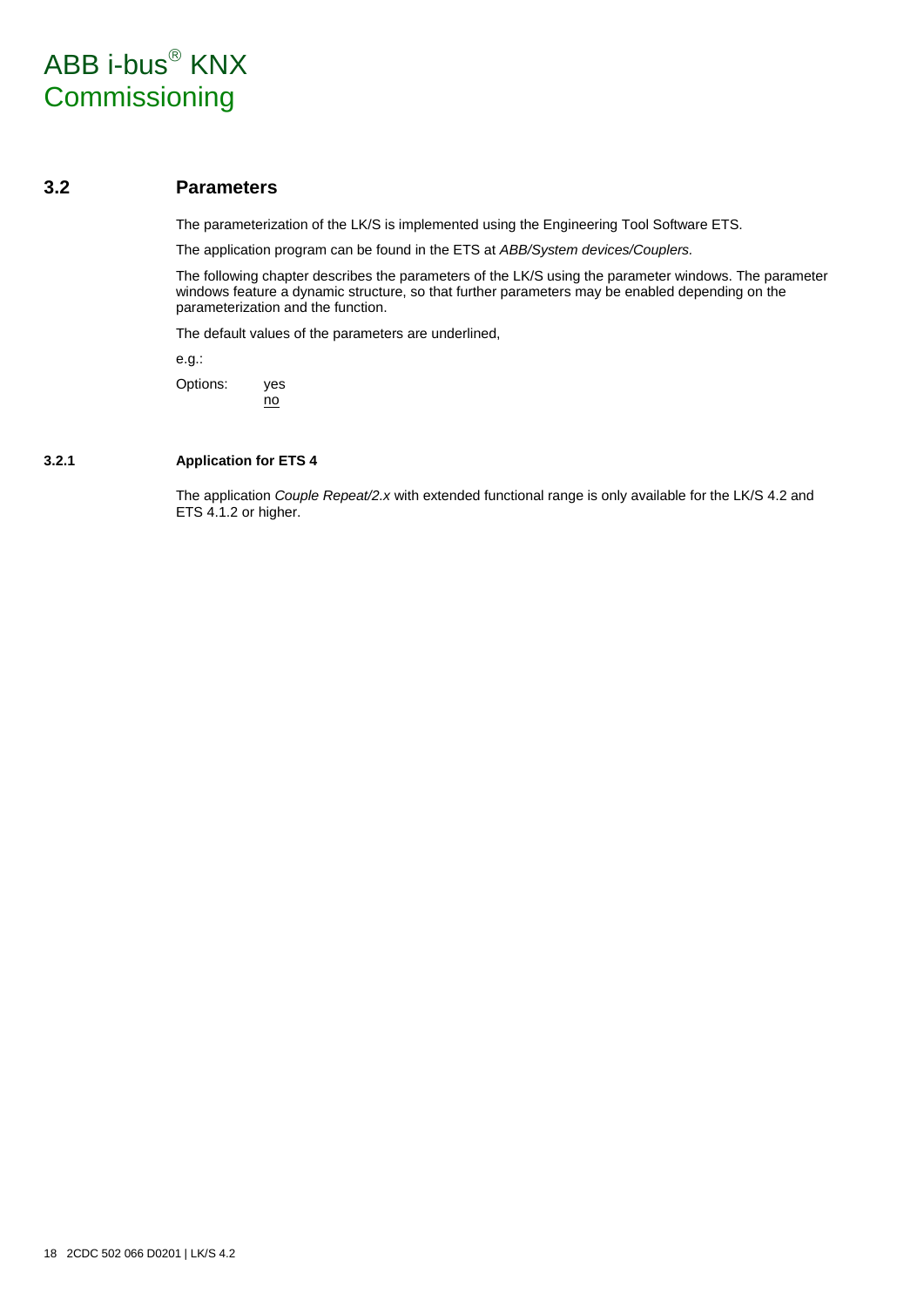#### <span id="page-20-0"></span>**3.2.1.1 Parameter window** *General*

The device functions are defined in this parameter window.

| General            |                 |                   |  |
|--------------------|-----------------|-------------------|--|
| Main line --> Line | Device function | Line/Area Coupler |  |
| Line --> Main line |                 |                   |  |

#### **Device function**

Options: Line/Area Coupler Repeater

- *Line/Area Coupler:* The data flow between two lines is connected. Both lines are electrically isolated from one another. The [Parameter window Main line --> Line,](#page-21-1) page [20,](#page-21-1) and Parameter window Line --> [Main line,](#page-24-0) page [23,](#page-24-0) appear.
- *Repeater:* The data flow between two line segments is connected. Both lines are electrically isolated from one another. [Parameter window Settings,](#page-25-1) page [24,](#page-25-1) is enabled.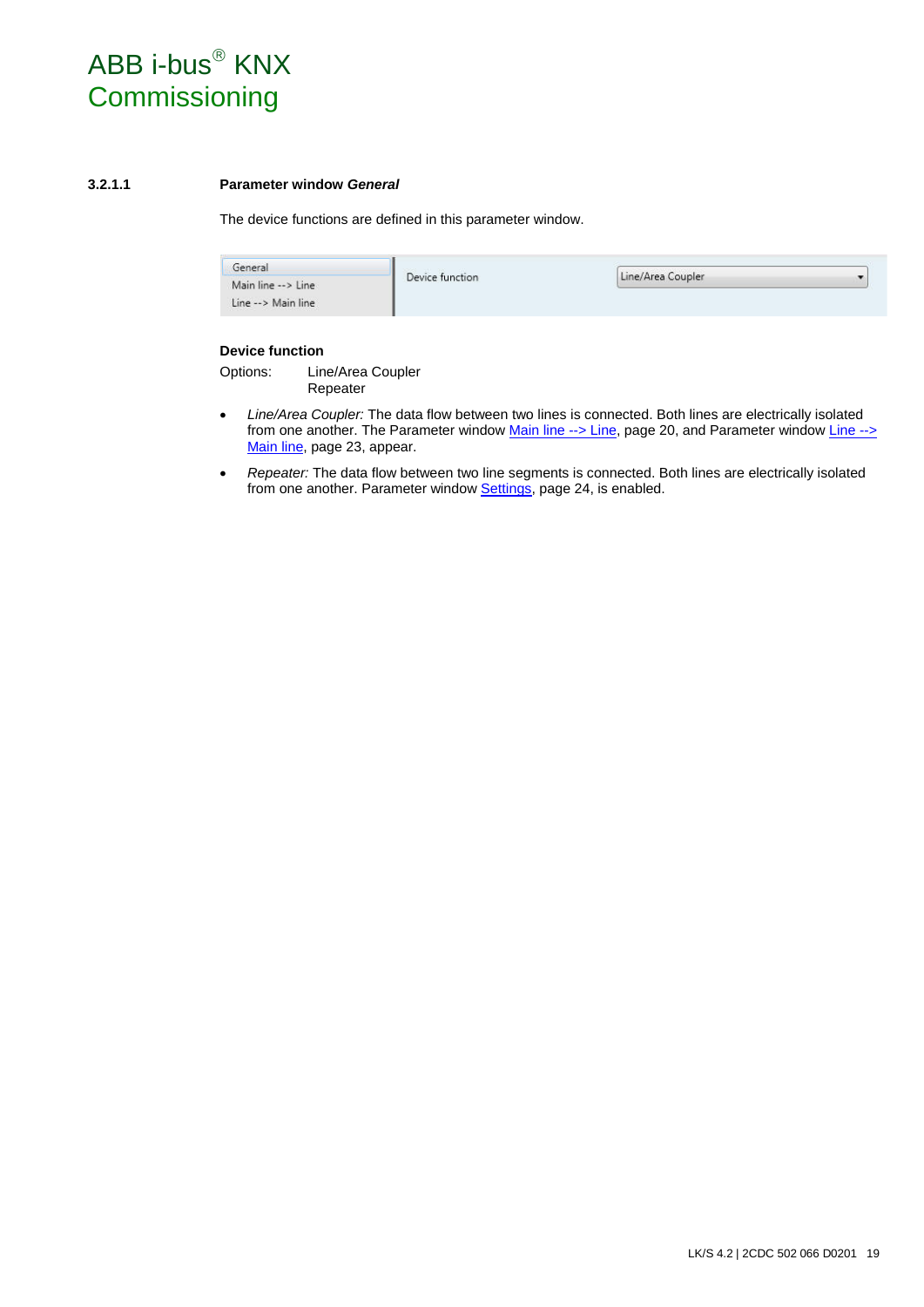#### <span id="page-21-0"></span>**3.2.1.2 Device function -** *Line/Area Coupler*

#### <span id="page-21-1"></span>**3.2.1.2.1 Parameter window** *Main line --> Line*

This parameter window is visible if in [Parameter window General,](#page-20-0) pag[e 19,](#page-20-0) the device function *Line/Area Coupler* has been selected.

In this parameter window, the settings for the connection from the primary/main line to the line are undertaken.

| General            |                                                              | filter         |              |  |
|--------------------|--------------------------------------------------------------|----------------|--------------|--|
| Main line --> Line | Group telegrams main group 013                               |                |              |  |
| Line --> Main line | Group telegrams main group 1431                              | filter         |              |  |
|                    | Physically addressed telegrams                               | filter         |              |  |
|                    | Broadcast telegrams                                          | route          |              |  |
|                    | In case of errors repeat telegrams                           | yes            | $\mathbf{r}$ |  |
|                    | Telegram confirmation                                        | only if routed |              |  |
|                    | If free group address structure is used:                     | <-- Note       |              |  |
|                    | Main group 013 => 128,671<br>Main group 1431 => 28,67265,535 |                |              |  |

#### **Group telegrams main group 0...13**

#### **Group telegrams main group 14...31**

Option: filter route block

- filter: Only group telegrams entered into the filter table are routed. The ETS automatically creates the filter table.
- *route:* All group telegrams are routed.
- *Block:* All group telegrams are blocked.

#### **Physically addressed telegrams**

Option: filter block

- *filter:* Physically addressed telegrams (programming telegrams) are routed according to the topology.
- *block:* Physically addressed telegrams are blocked.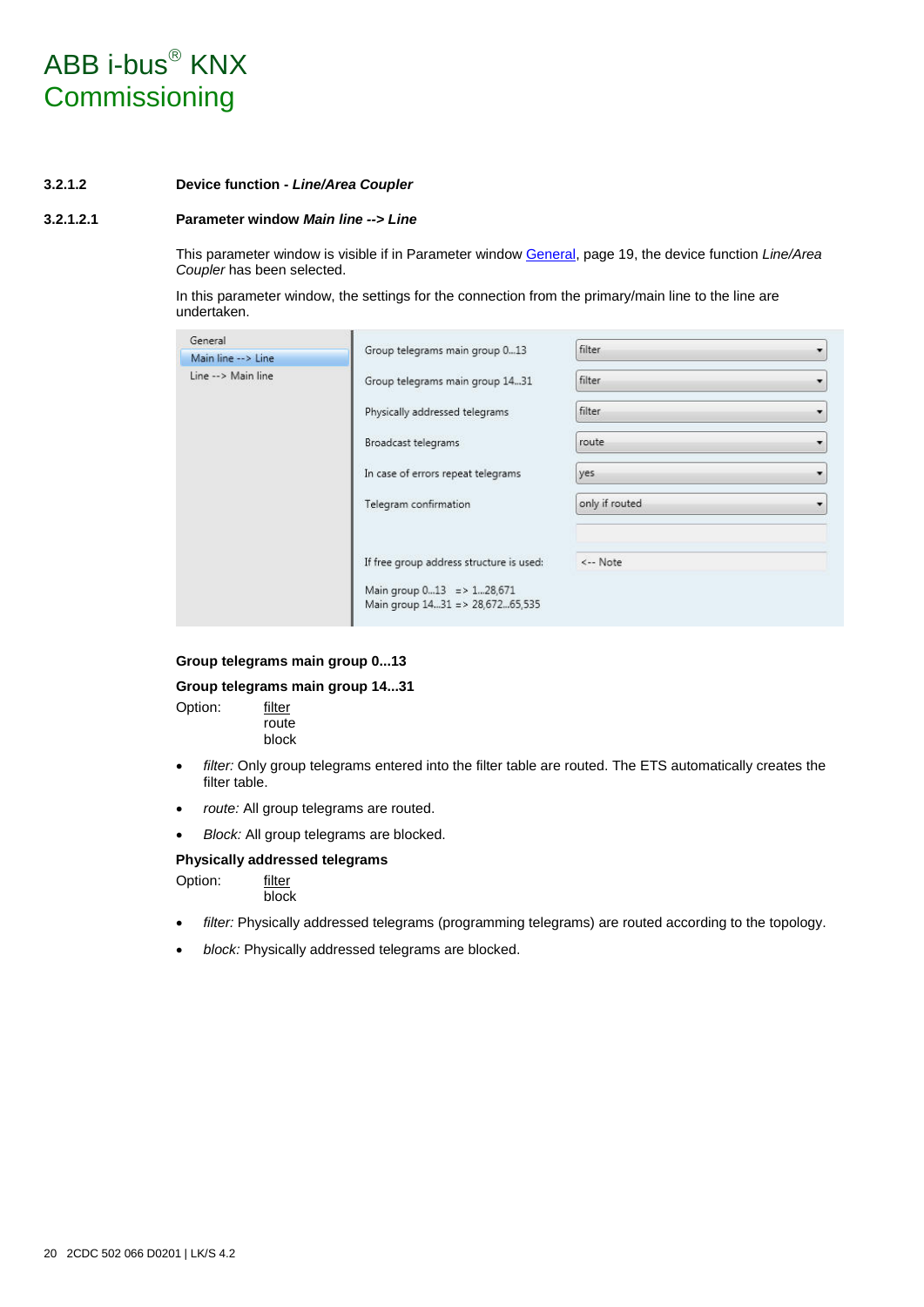#### **Broadcast telegrams**

Options: route block

Broadcast telegrams are used, for example, by the ETS to identify KNX devices in programming mode.

- *route:* Broadcast telegrams are routed.
- *Block:* Broadcast telegrams are blocked.

#### **In case of errors repeat telegrams**

Options: yes no user-defined

- *yes:* If an error is detected when a telegram is transmitted, the telegram is repeated up to three times.
- *no:* The telegram is not repeated.
- *user-defined:* The response can be set individually for different types of telegram.

#### **Repeat group addressed telegrams**

Options: yes no

- *yes:* If an error is detected when a group addressed telegram is transmitted, the telegram is repeated up to three times.
- *no:* The telegram is not repeated.

#### **Repeat physically addressed telegrams**

Options: yes no

- *yes:* If an error is detected when a physically addressed telegram is transmitted, the telegram is repeated up to three times.
- *no:* The telegram is not repeated.

#### **Repeat broadcast telegrams**

no

Options: yes

- *yes:* If an error is detected when a broadcast telegram is transmitted, the telegram is repeated up to three times.
- *no:* The telegram is not repeated.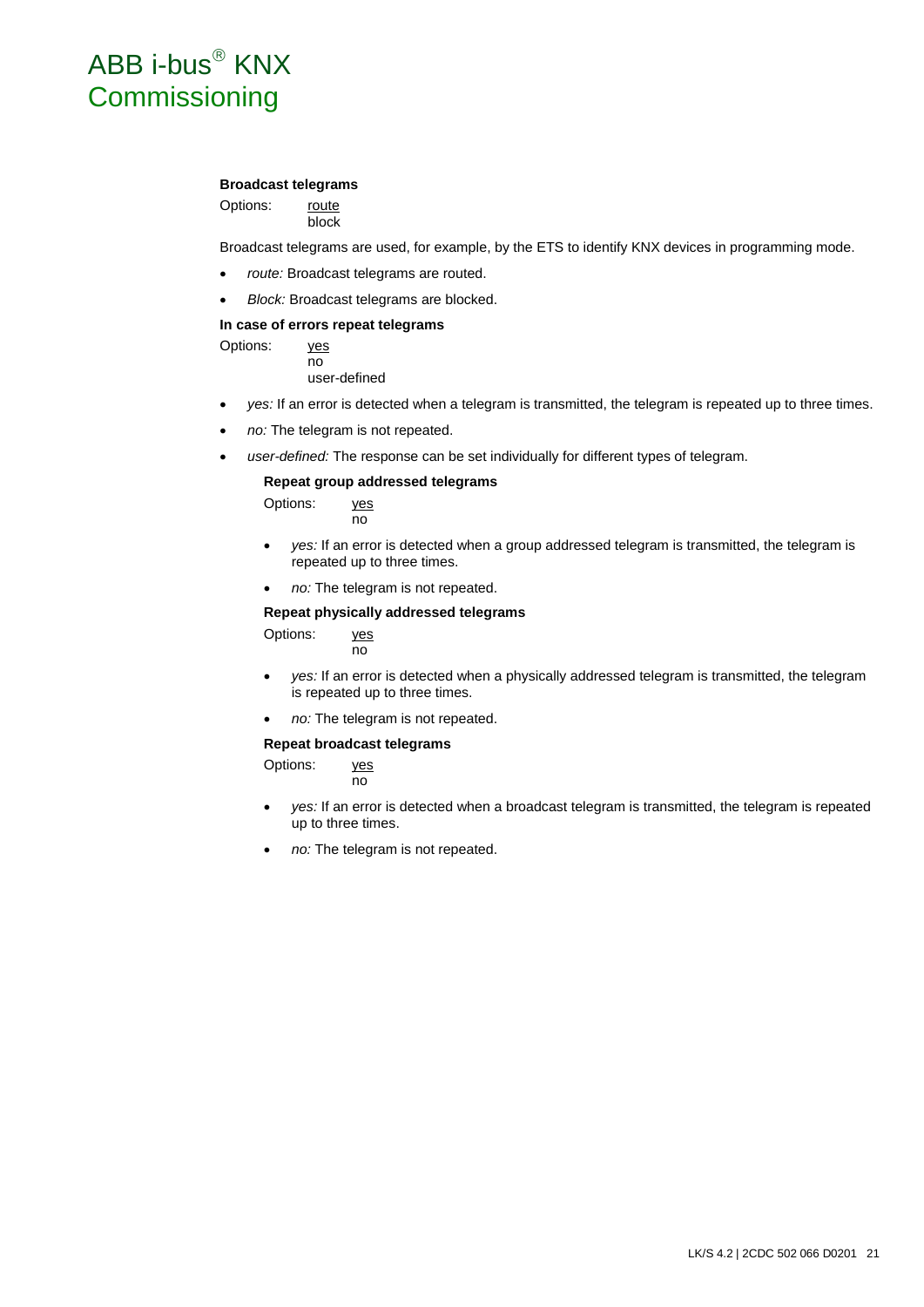#### **Telegram confirmation**

Options: only if routed always

- *only if routed:* Telegrams that are routed are acknowledged.
- *always:* Every telegram is acknowledged.

**The following applies with a group address view:**

**Main groups 0…13 => 1…28,671 Main groups 14…31 => 28,672…65,535** <−−−NOTE

In the ETS 4 it is possible to not just assign two or three-stage group addresses, it is possible to freely assign them. If the free group address view is selected, main group 0…13 corresponds to subgroup range 1…28,671 and main group 14…31 with subgroup range 28,672…65,535. Relevant details can be read with the assistance of the Help in the ETS.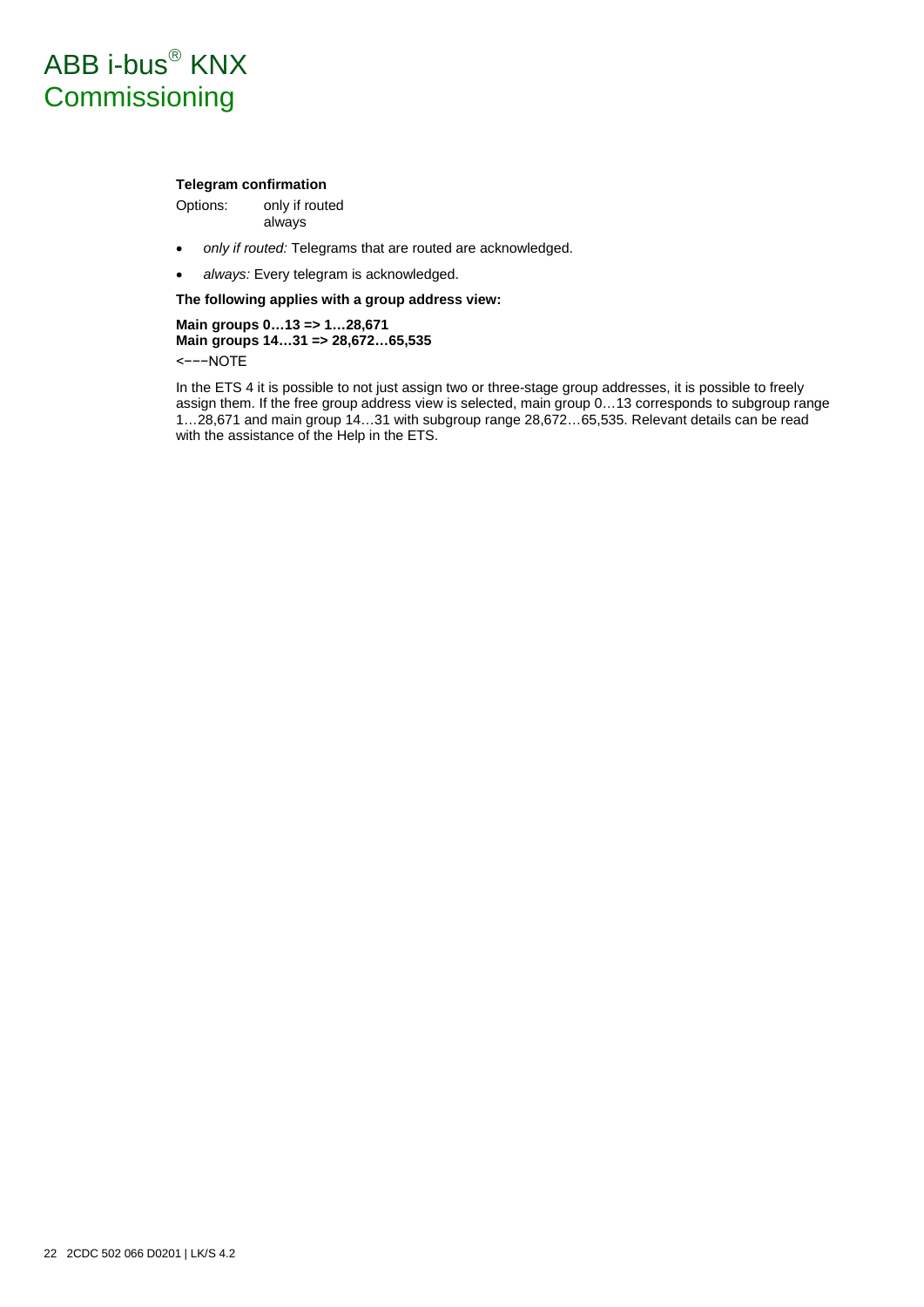#### <span id="page-24-0"></span>**3.2.1.2.2 Parameter window** *Line --> Main line*

This parameter window is visible if in [Parameter window General,](#page-20-0) page [19,](#page-20-0) the device function *Line/Area Coupler* has been selected.

In this parameter window, the telegram functions for the connection from a secondary line to the primary/main line are defined.

The parameter setting of the connections *Line --> Main line* and *Main line --> Line* do not differentiate from one another. The descriptions of the parameter setting options are described in Parameter window Main [line --> Line,](#page-21-1) pag[e 20.](#page-21-1)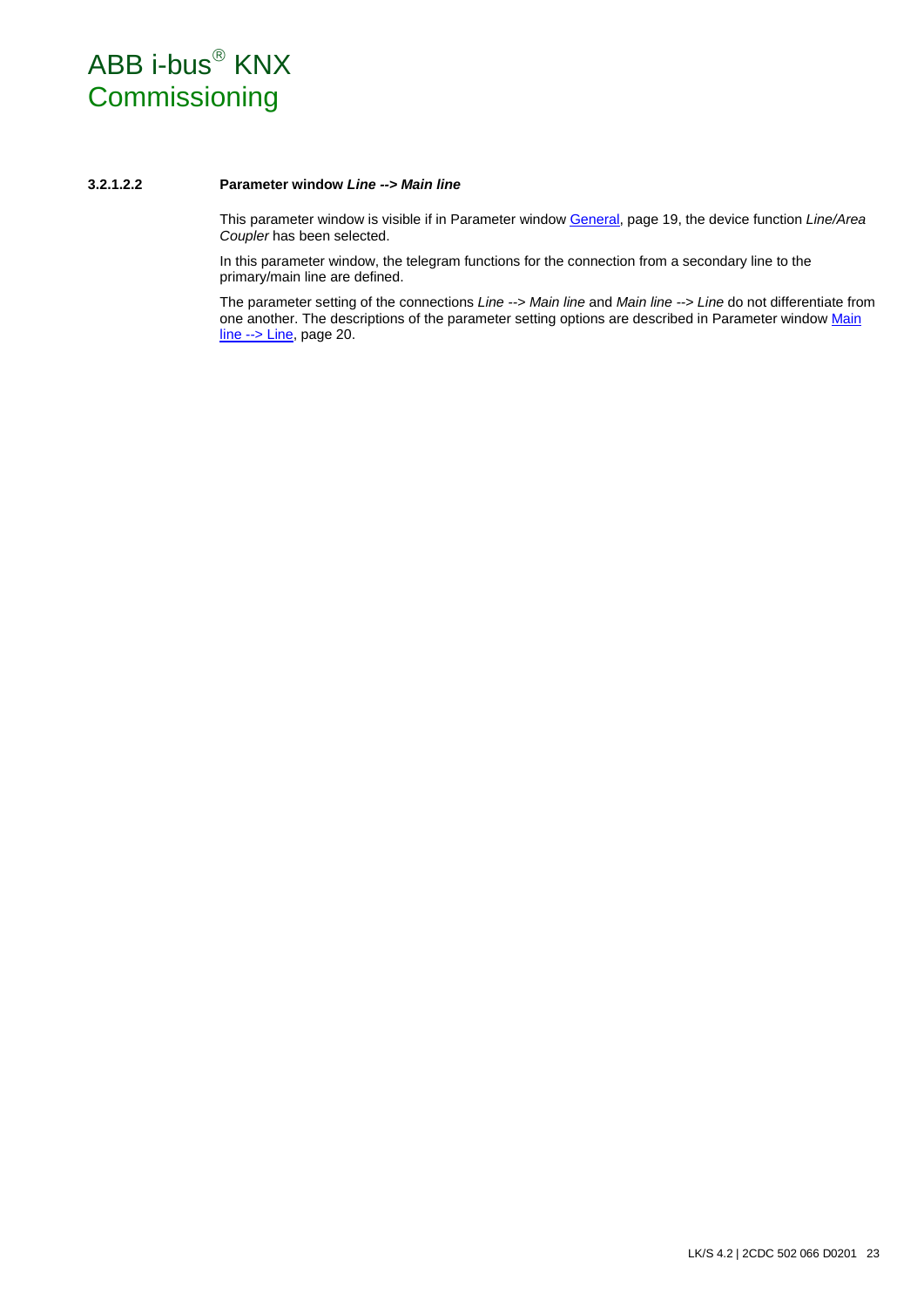#### <span id="page-25-0"></span>**3.2.1.3 Device function** *Repeater*

#### <span id="page-25-1"></span>**3.2.1.3.1 Parameter window** *Settings*

| General  |                                                                    |            |  |
|----------|--------------------------------------------------------------------|------------|--|
| Settings | In case of errors repeat group addressed<br>telegrams on main line | yes        |  |
|          | In case of errors repeat group addressed                           | <b>yes</b> |  |
|          | telegrams on line                                                  |            |  |

This parameter window is visible if in [Parameter window General,](#page-20-0) pag[e 19,](#page-20-0) the device function *Repeater* has been selected.

#### **In case of errors repeat group addressed telegrams on main line**

Options: yes no

- *yes:* If an error is detected when a group addressed telegram is transmitted on the main line, the telegram is repeated up to three times.
- *no:* The telegram is not repeated.

#### **In case of errors repeat group addressed telegrams on line**

Options: yes

- no
- *yes:* If an error is detected when a group addressed telegram is transmitted on a line, the telegram is repeated up to three times.
- *no:* The telegram is not repeated.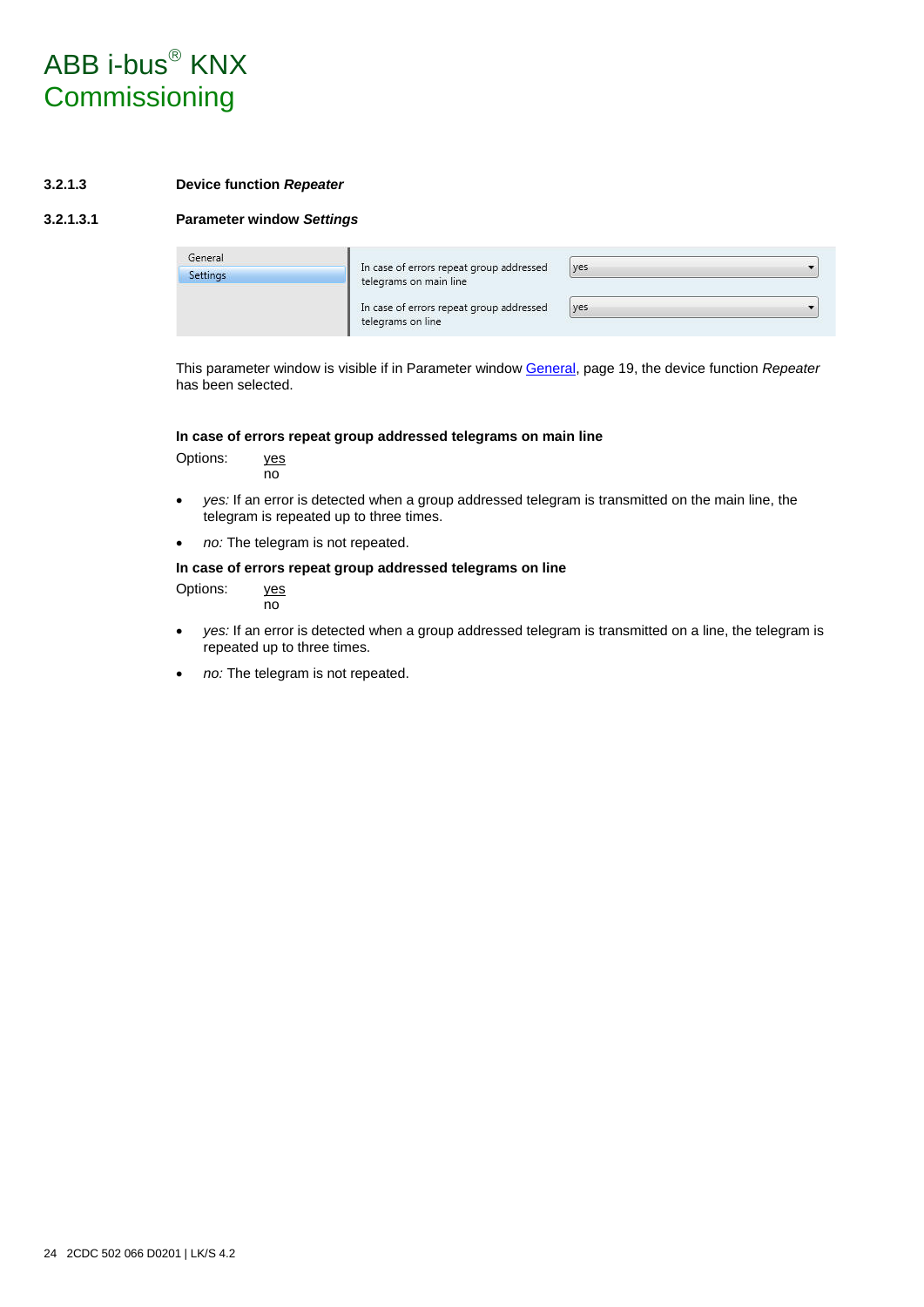#### <span id="page-26-0"></span>**3.2.2 Applications for the ETS 3**

The applications *Couple/1.x* and *Repeat/1.x* can be loaded in the LK/S 4.2 via the ETS 3.

#### <span id="page-26-1"></span>**3.2.2.1 Application** *Couple/1.x,* **parameter window** *Settings*

In this parameter window, the settings for the Area/Line Coupler are defined.

| Settings |                                                                                                                                                                                                  | <b>Settings</b>                        |
|----------|--------------------------------------------------------------------------------------------------------------------------------------------------------------------------------------------------|----------------------------------------|
|          | Group telegrams main group 013<br>Main line --> Line                                                                                                                                             | filter<br>$\blacktriangledown$         |
|          | Group telegrams main group 013<br>Line -- > Main line<br>Group telegrams main groups 1431<br>In case of errors on main line<br>repeat telegrams<br>In case of errors on line<br>repeat telegrams | filter<br>$\blacktriangledown$         |
|          |                                                                                                                                                                                                  | route<br>$\blacktriangledown$          |
|          |                                                                                                                                                                                                  | $\overline{\phantom{a}}$<br>yes        |
|          |                                                                                                                                                                                                  | yes<br>$\blacktriangledown$            |
|          | Telegram confirmation on main line                                                                                                                                                               | only if routed                         |
|          | Telegram confirmation on line                                                                                                                                                                    | only if routed<br>$\blacktriangledown$ |
|          |                                                                                                                                                                                                  |                                        |
|          |                                                                                                                                                                                                  |                                        |
|          | <b>OK</b>                                                                                                                                                                                        | Cancel<br>Help<br>Default<br>Info      |

#### **Group telegrams main group 0...13 Main line --> Line**

**Group telegrams main group 0...13 Line --> Main line**

Option: filter route block

- *filter:* Only group telegrams entered into the filter table are routed. The ETS automatically creates the filter table.
- *route:* All group telegrams are routed.
- *Block:* All group telegrams are blocked.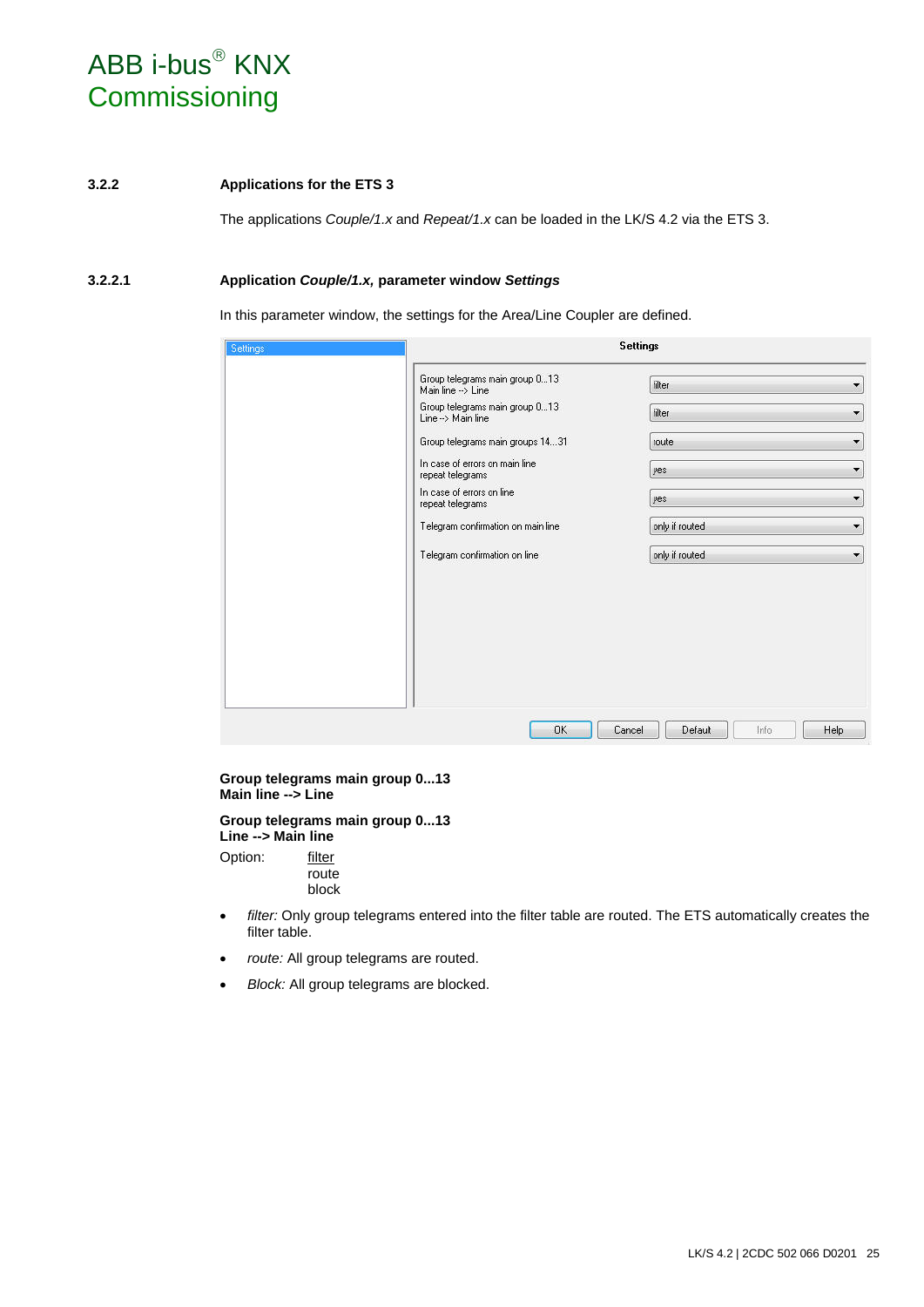#### **Group telegrams main group 14...31**

Options: route block

- *route:* All group telegrams are routed.
- *Block:* All group telegrams are blocked.

#### **In case of errors repeat group addressed telegrams on main line**

#### **In case of errors repeat group addressed telegrams on line**

Options: yes no

- *yes:* If an error is detected when a telegram is transmitted, the telegram is repeated up to three times.
- *no:* The telegram is not repeated.

#### **Telegram confirmation on Main Line**

#### **Telegram confirmation on Line**

Options: only if routed always

- *only if routed:* Telegrams that are routed are acknowledged.
- *always:* All telegrams are acknowledged.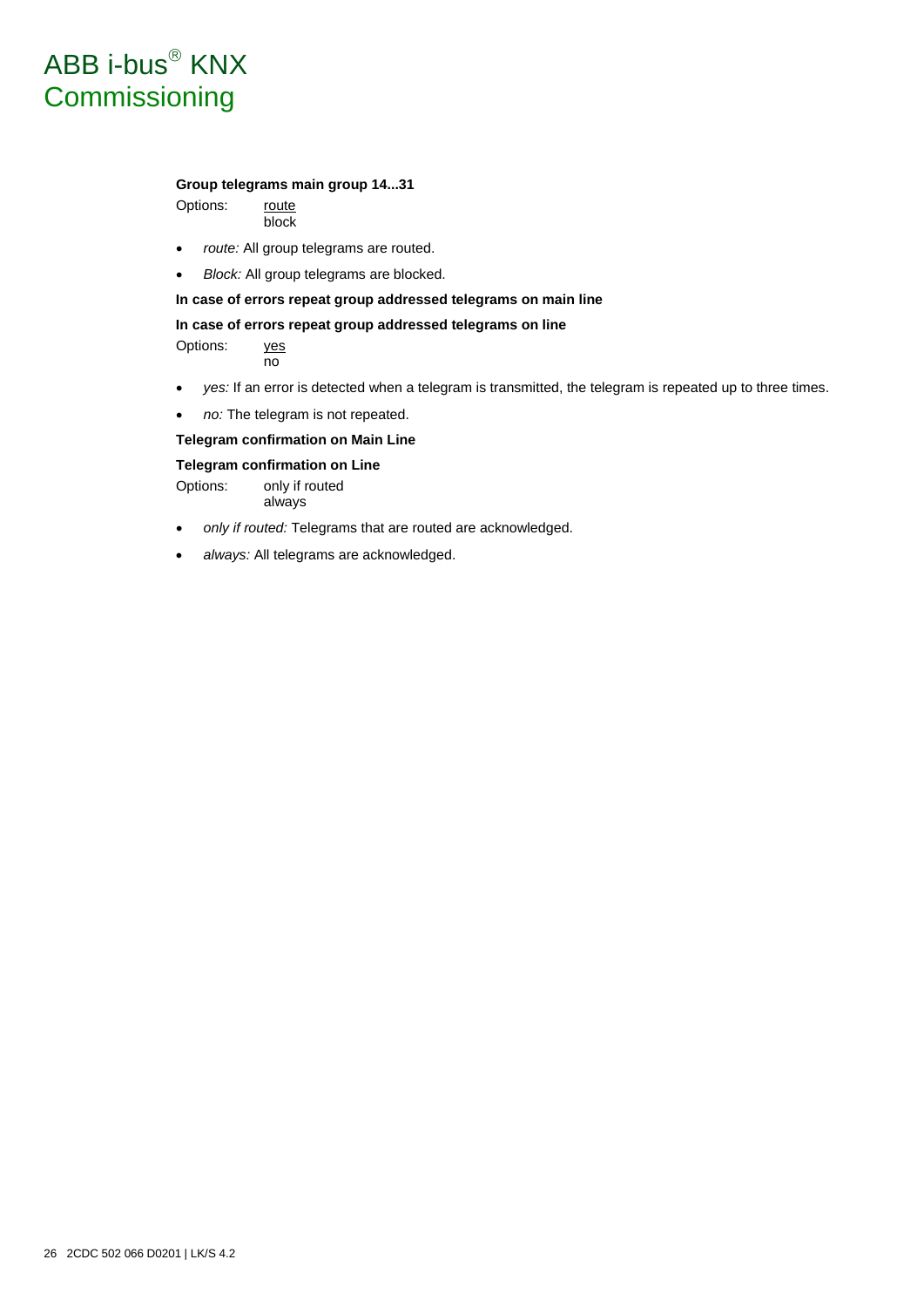#### <span id="page-28-0"></span>**3.2.2.2 Application** *Repeat/1x*

#### <span id="page-28-1"></span>**3.2.2.2.1 Parameter window** *Settings*

In this parameter window, the settings for the function *Repeater* are undertaken.

| Settings |                                                                    | <b>Settings</b> |         |      |                          |
|----------|--------------------------------------------------------------------|-----------------|---------|------|--------------------------|
|          | In case of errors repeat group addressed<br>telegrams on main line | yes             |         |      | $\overline{\phantom{a}}$ |
|          | In case of errors repeat group addressed<br>telegrams on line      | yes             |         |      | $\overline{\phantom{a}}$ |
|          |                                                                    |                 |         |      |                          |
|          |                                                                    |                 |         |      |                          |
|          |                                                                    |                 |         |      |                          |
|          |                                                                    |                 |         |      |                          |
|          |                                                                    |                 |         |      |                          |
|          |                                                                    |                 |         |      |                          |
|          |                                                                    |                 |         |      |                          |
|          |                                                                    |                 |         |      |                          |
|          | OK                                                                 | Cancel          | Default | Info | Help                     |

#### **In case of errors repeat group addressed telegrams on main line**

Options: yes

no

- *yes:* If an error is detected when a group addressed telegram is transmitted on the main line, the telegram is repeated up to three times.
- *no:* The telegram is not repeated.

#### **In case of errors repeat group addressed telegrams on line**

Options: yes no

- *yes:* If an error is detected when a group addressed telegram is transmitted on a line, the telegram is repeated up to three times.
- *no:* The telegram is not repeated.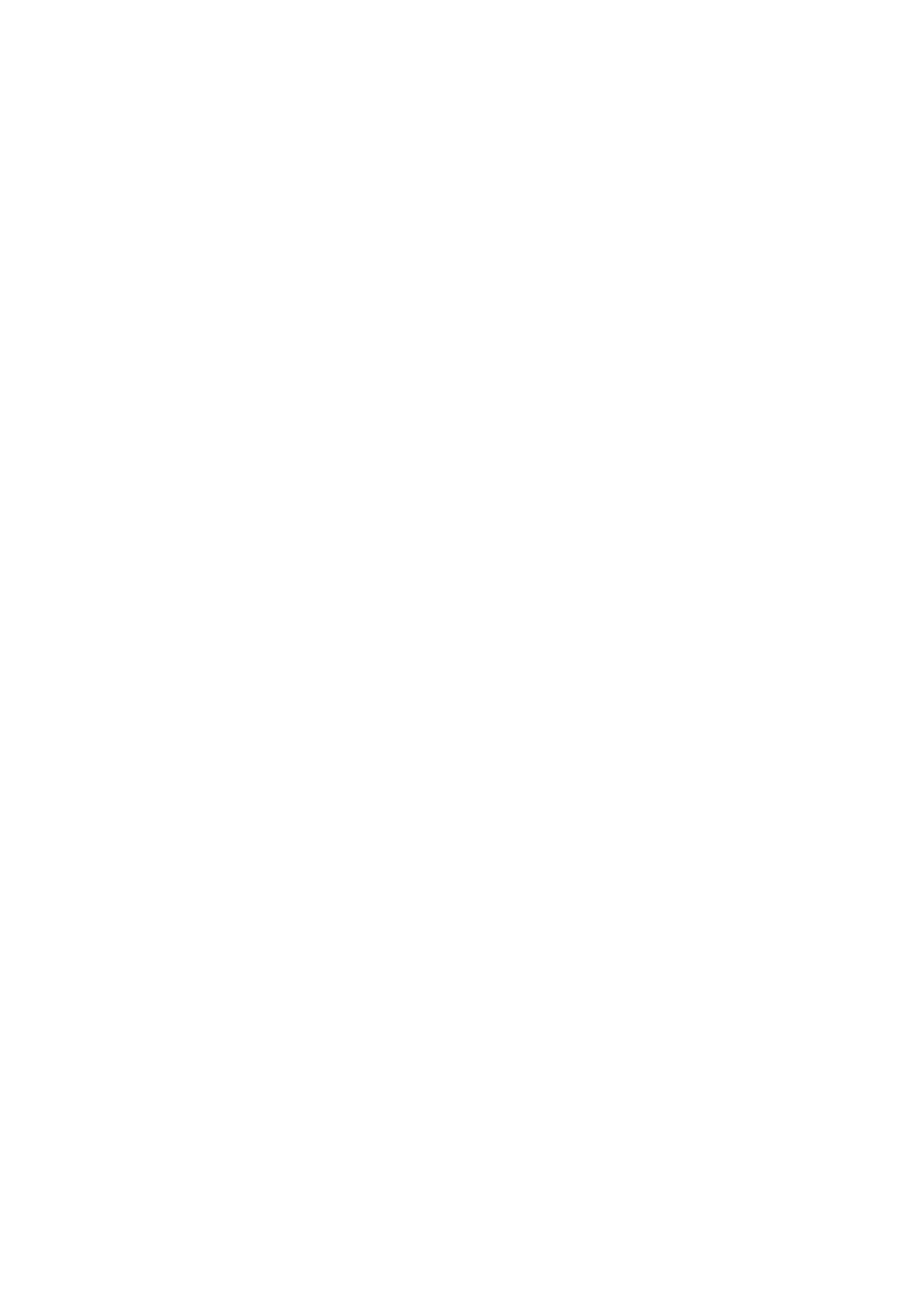# ABB i-bus<sup>®</sup> KNX Appendix

### <span id="page-30-0"></span>**A Appendix**

### <span id="page-30-1"></span>**A.1 Scope of delivery**

The ABB i-bus<sup>®</sup> KNX Line Coupler LK/S 4.2 is supplied together with the following components. Please check the items received using the following list.

- $\bullet$  1 x LK/S 4.2, MDRC
- 1 x installation and operating instructions
- 2 x bus connection terminal (red/black)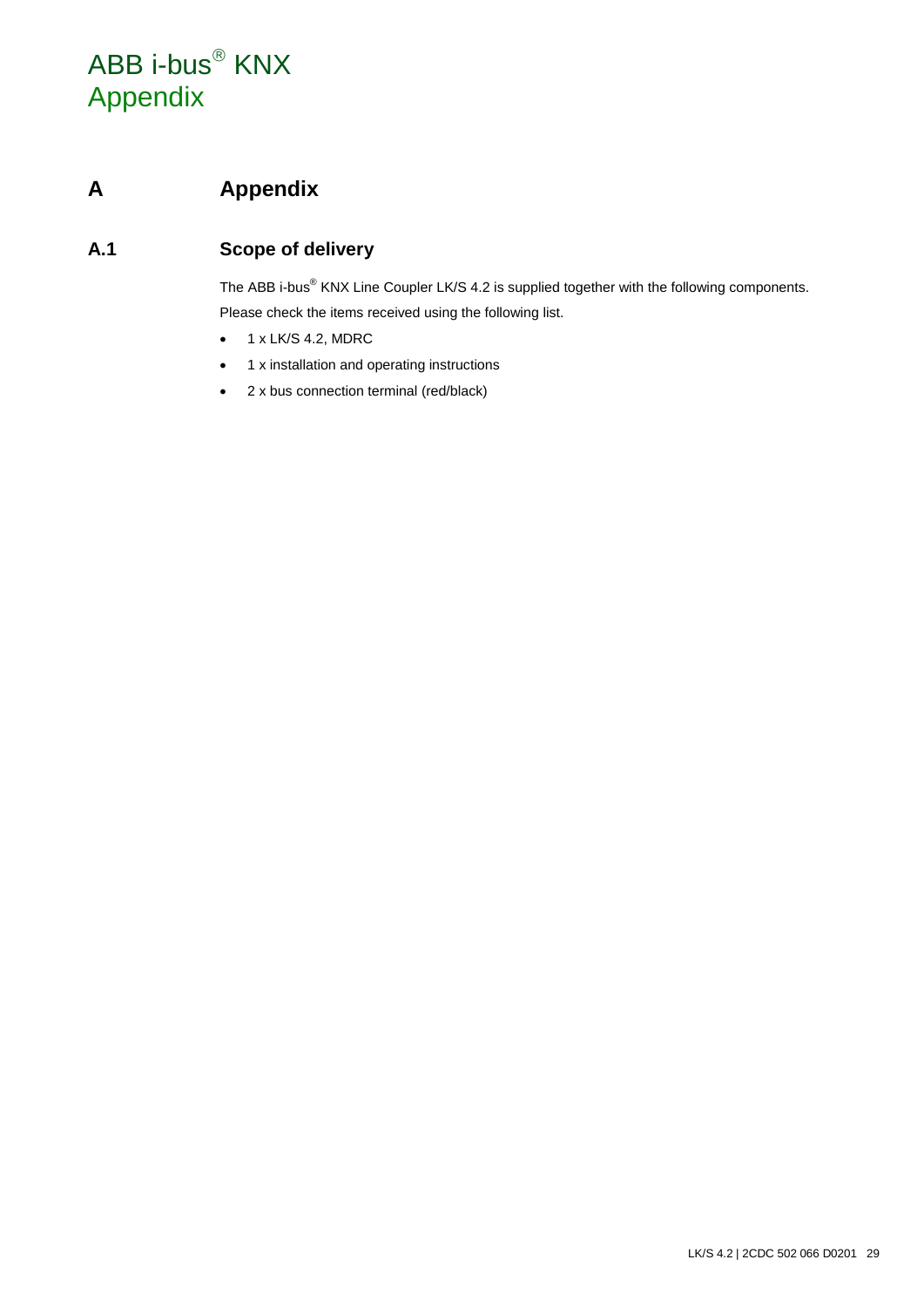# ABB i-bus<sup>®</sup> KNX Appendix

### <span id="page-31-0"></span>**A.2 Ordering information**

| Device type     | <b>Product name</b> | Order No.          | l bbn 40 16779 EAN | <b>Price</b><br>group | Weight<br>1 pc.<br>[kg] | Pack unit<br>[pc.] |
|-----------------|---------------------|--------------------|--------------------|-----------------------|-------------------------|--------------------|
| <b>LK/S 4.2</b> | Line Coupler, MDRC  | 2CDG 110 171 R0011 | 881678             | P <sub>2</sub>        | 0.075                   |                    |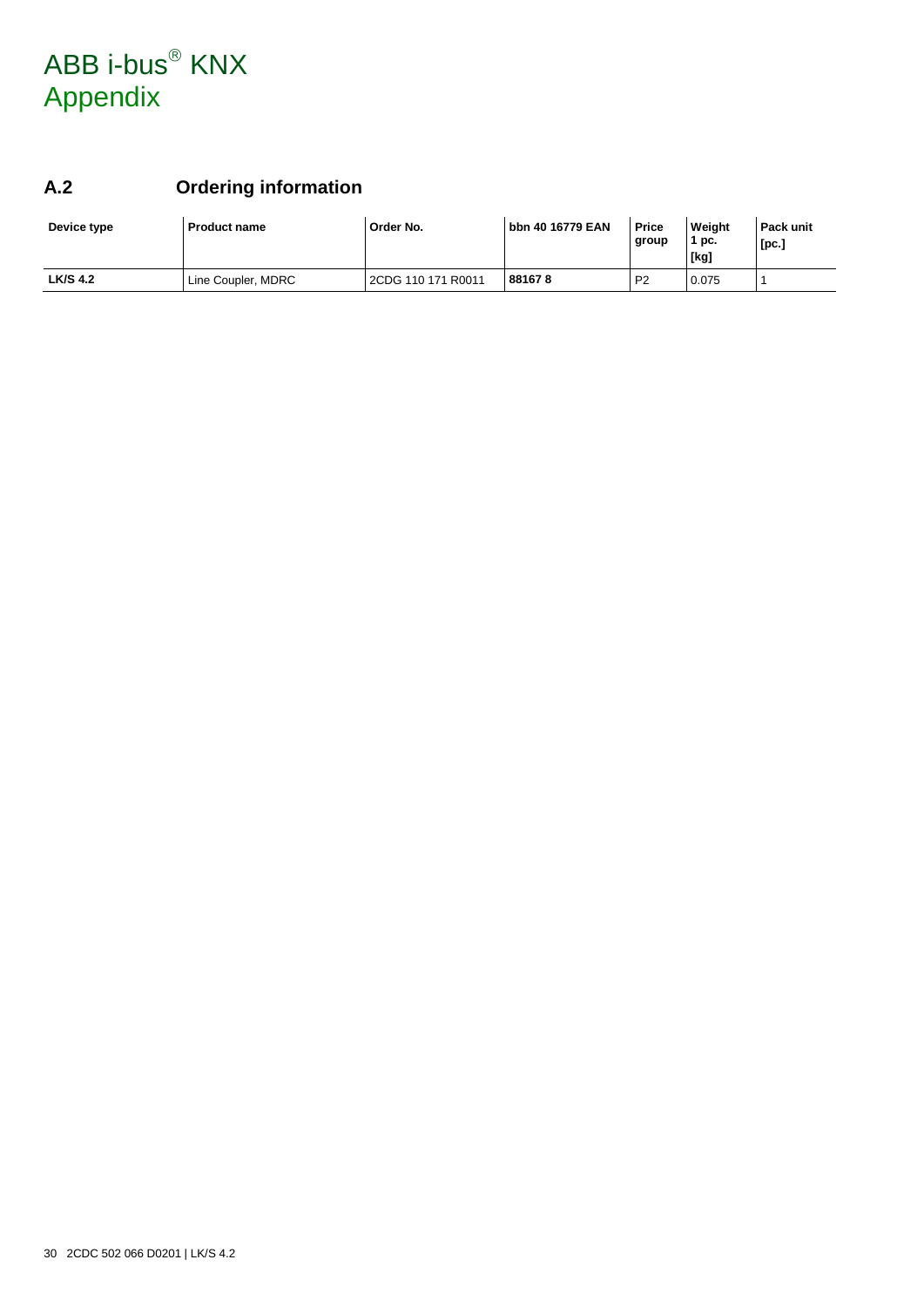# ABB i-bus<sup>®</sup> KNX Appendix

<span id="page-32-0"></span>**A.3 Notes**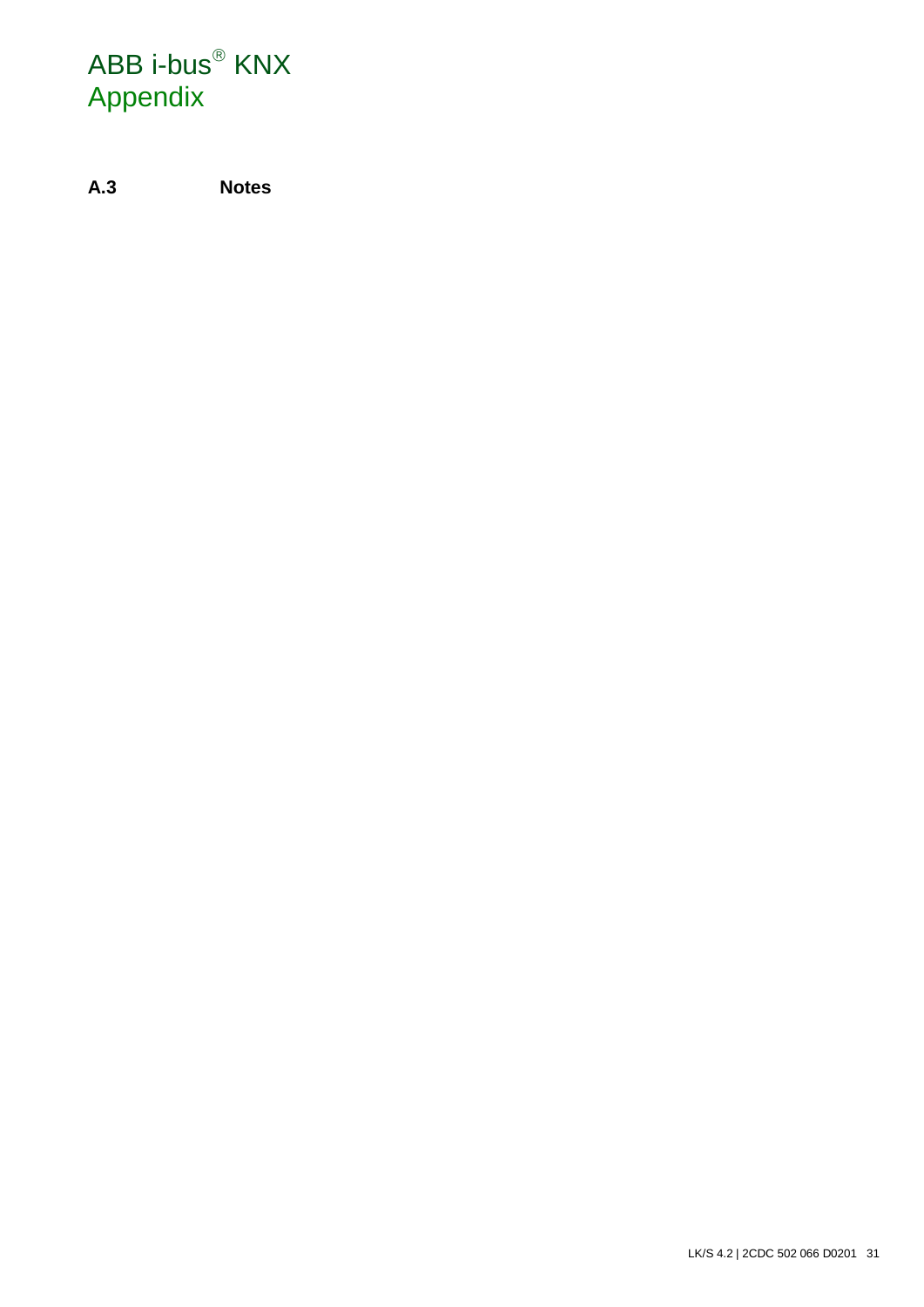

**Notes**